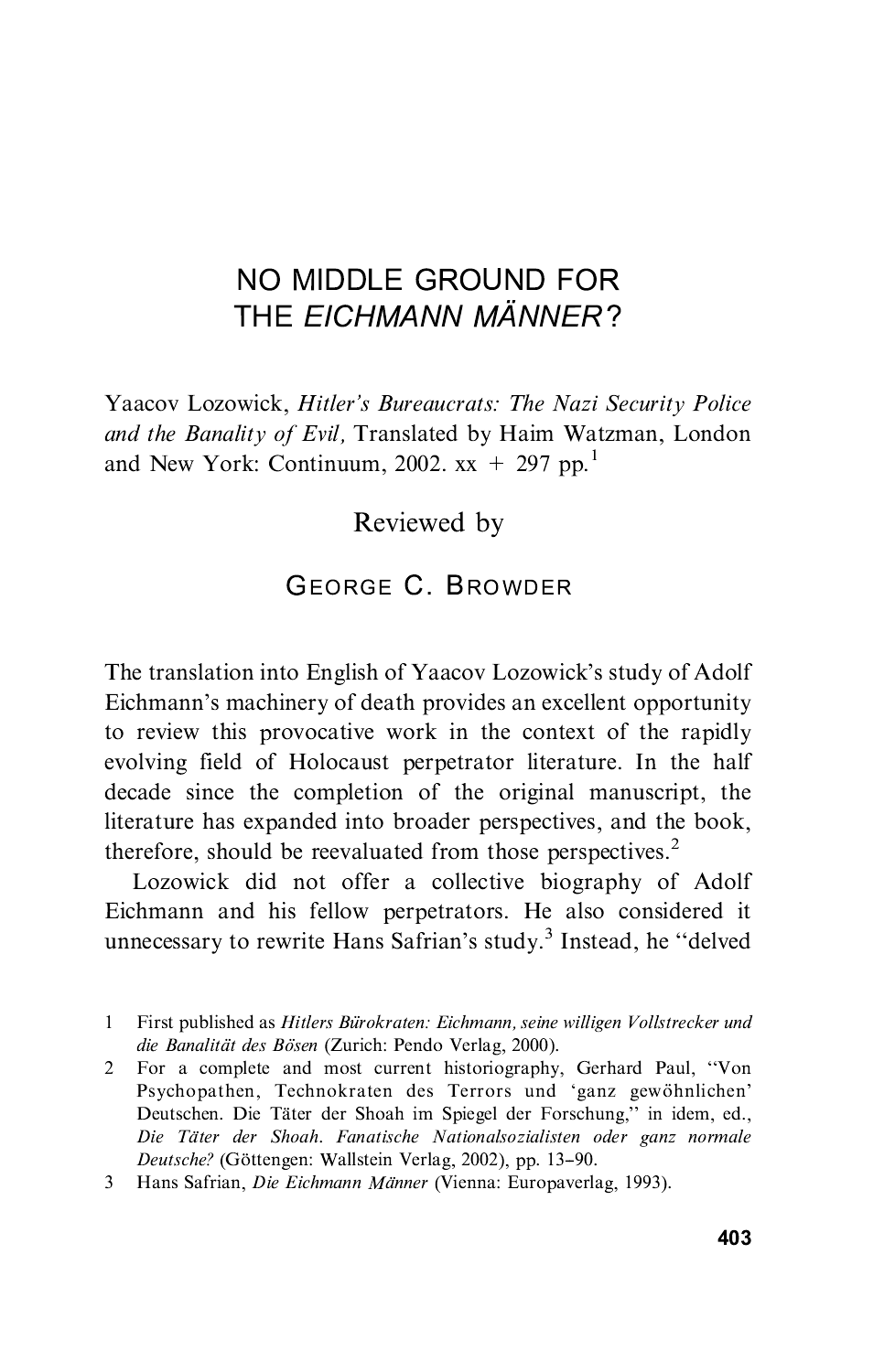into what Safrian had not addressed: the bureaucracy'' (p. 8). However, the book is more than simply a history of Eichmann's bureaucracy – Section II 112 of the SS Sicherheitsdienst (SD) and the subsequent Bureau IV B 4 of the Gestapo with its "Jewish"  $\frac{1}{\sqrt{1 + \frac{1}{\sqrt{1 + \frac{1}{\sqrt{1 + \frac{1}{\sqrt{1 + \frac{1}{\sqrt{1 + \frac{1}{\sqrt{1 + \frac{1}{\sqrt{1 + \frac{1}{\sqrt{1 + \frac{1}{\sqrt{1 + \frac{1}{\sqrt{1 + \frac{1}{\sqrt{1 + \frac{1}{\sqrt{1 + \frac{1}{\sqrt{1 + \frac{1}{\sqrt{1 + \frac{1}{\sqrt{1 + \frac{1}{\sqrt{1 + \frac{1}{\sqrt{1 + \frac{1}{\sqrt{1 + \frac{1}{\sqrt{1 + \frac{1}{\sqrt{1 + \frac{1}{\sqrt{1 + \frac{1}{\sqrt{1 +$  $\frac{1}{2}$  is in the classical polemic, in the classic sense of a presumed error.<sup>14</sup><br>As chief archivist at Nad Vashem Lozowick has of course the

advantage of total accessibility to the highly relevant documentary contents of the research institution; but beyond that, he argues, he is also familiar with the bureaucratic process, having experienced that environment first hand. Thus, he feels fully equipped to refute Hannah Arendt's arguments about the nature of Eichmann's evil.<sup>5</sup>

## THESIS - ANTITHESIS

On the use of the word "evil," Lozowick welcomes Arendt's<br>forthright use of the yery language that has canorally been forthright use of the very language that has generally been shunned by scholars. Yet he accuses her of defusing its meaning. The point of debate is whether Eichmann and the others had an evil mind-set. Lozowick attacks Arendt's theory that ordinary people serving as functionaries in a totalitarian state lost touch sight of right and wrong as more normally perceived and, therefore, suffered no pangs of guilt or sense of evil-doing. Eichmann "never realized what he was doing."<sup>6</sup><br>
In contrast, Lozowiek concluded:

In contrast, Lozowick concluded:

[T]his was a group of people completely aware of what they were and dexterity who contributed far beyond what was necessary. and dexterity who contributed far beyond what was necessary.

- 4 Christopher R. Browning, review of *Hitlers Bürokraten* in *Holocaust and Genocide Studies*, 16 (Spring 2002), 1, p. 126.
- Hannah Arendt, *Eichmann in Jerusalem* (New York: Viking Press, 1965). 5 Hannah Arendt, *Eichmann in Jerusalem* (New York: Viking Press, 1965).<br>6 Ouoting Arendt, *Eichmann in Jerusalem* (New York: Penguin Books, 1992), pp.
- 288. Arendt herself apparently had some second thoughts; see her introduction to Bernd Naumann, Auschwitz (New York: Praeger, 1966), pp. xx-xxiv.  $\sim$  Bernard Naumann, Auschwitz (New York: Praeger, 1966), pp. xx-xxiv...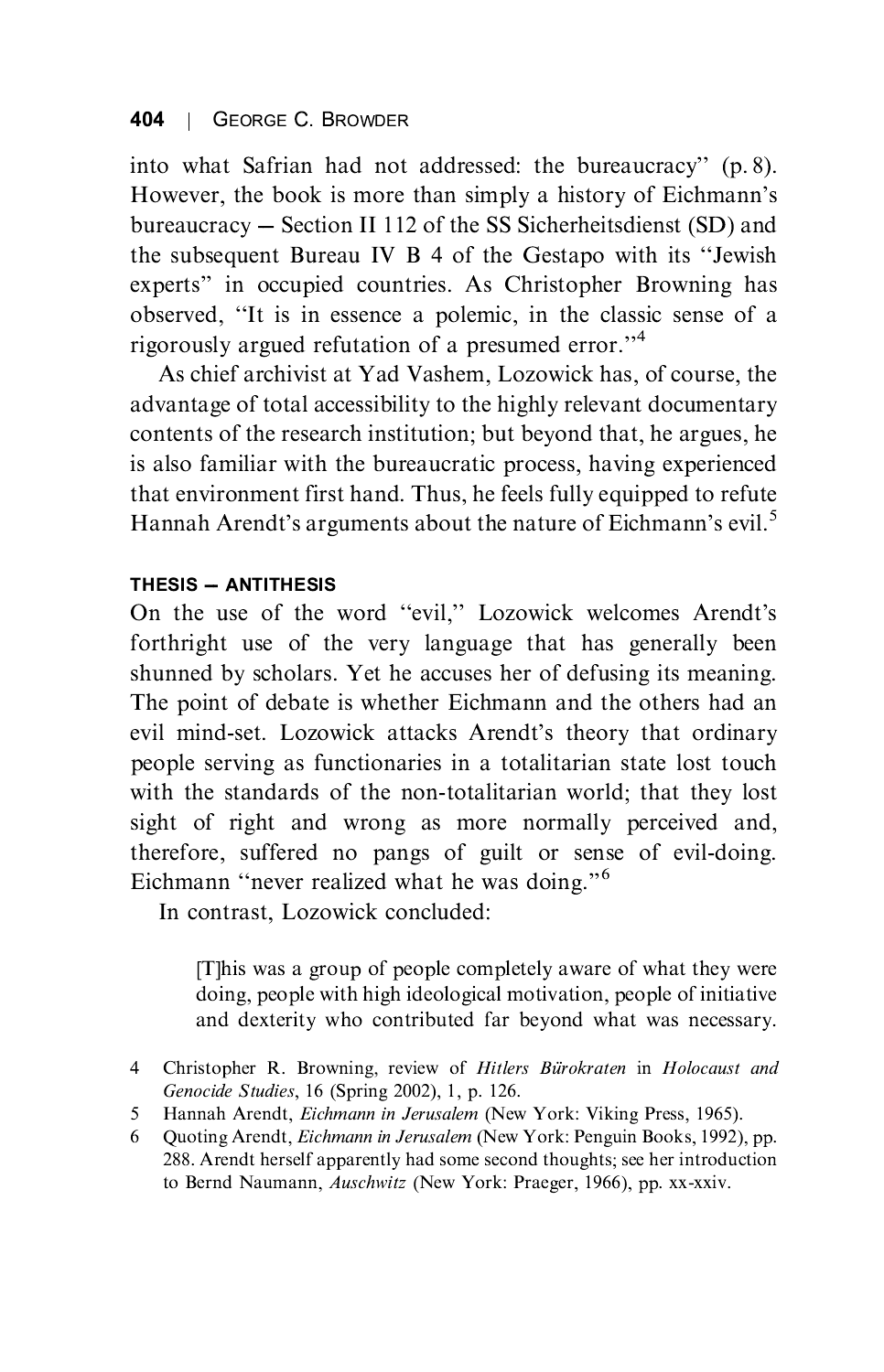And there can be no doubt about it: they clearly understood that their deeds were *not* positive except in the value system of the Third Reich. They hated Jews and thought that getting rid of them would be to Germany's good. They knew that not everyone<br>thought this way and they deliberately hid information that might the egen this way, and they determined the information that might have determined others from cooperating (p. 8).

If they were not abnormal, they were "unusual," "aberrations," and men with monstrous tendencies even *prior* to their involvements

Lozowick based his study on the relevant primary sources and the best secondary literature available. He was inspired by the then recent work of respected scholars who had focused on tendencies among a very large number of Germans who "were predisposed to carry out a policy (or policies) built on killing those who obstructed the Aryan progress towards a glorious destiny''<br>  $(9.60)$ . To this be applied Saul Friedländer's concent of "redemn" (p. 60). To this he applied Saul Friedländer's concept of "redemp-<br>tive antisemitism."<sup>7</sup> Michael Wildt's documentary study of the tive antisemitism." Michael Wildt's documentary study of the evolution of the *Indennalitik* of the SD up to 1928<sup>8</sup> provided a evolution of the *Judenpolitik* of the SD up to  $1938$ ,<sup>8</sup> provided a solid base for building his case for evil intent. He thus saw a consensus that supported his interpretation. However, as he was completing the manuscript, a new wave of Täterforschung was emerging, especially in Germany, and that has left Lozowick only partially in tune with what there now is in the way of a consensus.<sup>9</sup> Nevertheless, the book presents an arguable alternative among contending theories about perpetrator character and motivation.

The first chapter covers the emergence of the Jewish experts of Section II 112 and their commitment to increasingly radical solutions to the "Jewish problem." The chapter on "Executing the Final Solution" describes in donth the evolution of the subcompute Final Solution'' describes in depth the evolution of the subsequent Gestapo Bureau IV B 4, its personnel, and their specific jobs. The  $\Gamma$  and  $\Gamma$  and  $\Gamma$  and the internal specific jobs. Their specific jobs. Their specific jobs. Then

Saul Friedländer, Nazi Germany and the Jews (New York: HarperCollins, 1997), vol. I.  $\tau$ 

Michael Wildt, Die Judenpolitik des SD 1935 bis 1938: Eine Dokumentation 8 (Munich: R. Oldenbourg Verlag, 1995).

<sup>(</sup>Munich: R. Oldenbourg Verlag, 1995).<br>
9 Paul, "Täter der Shoah."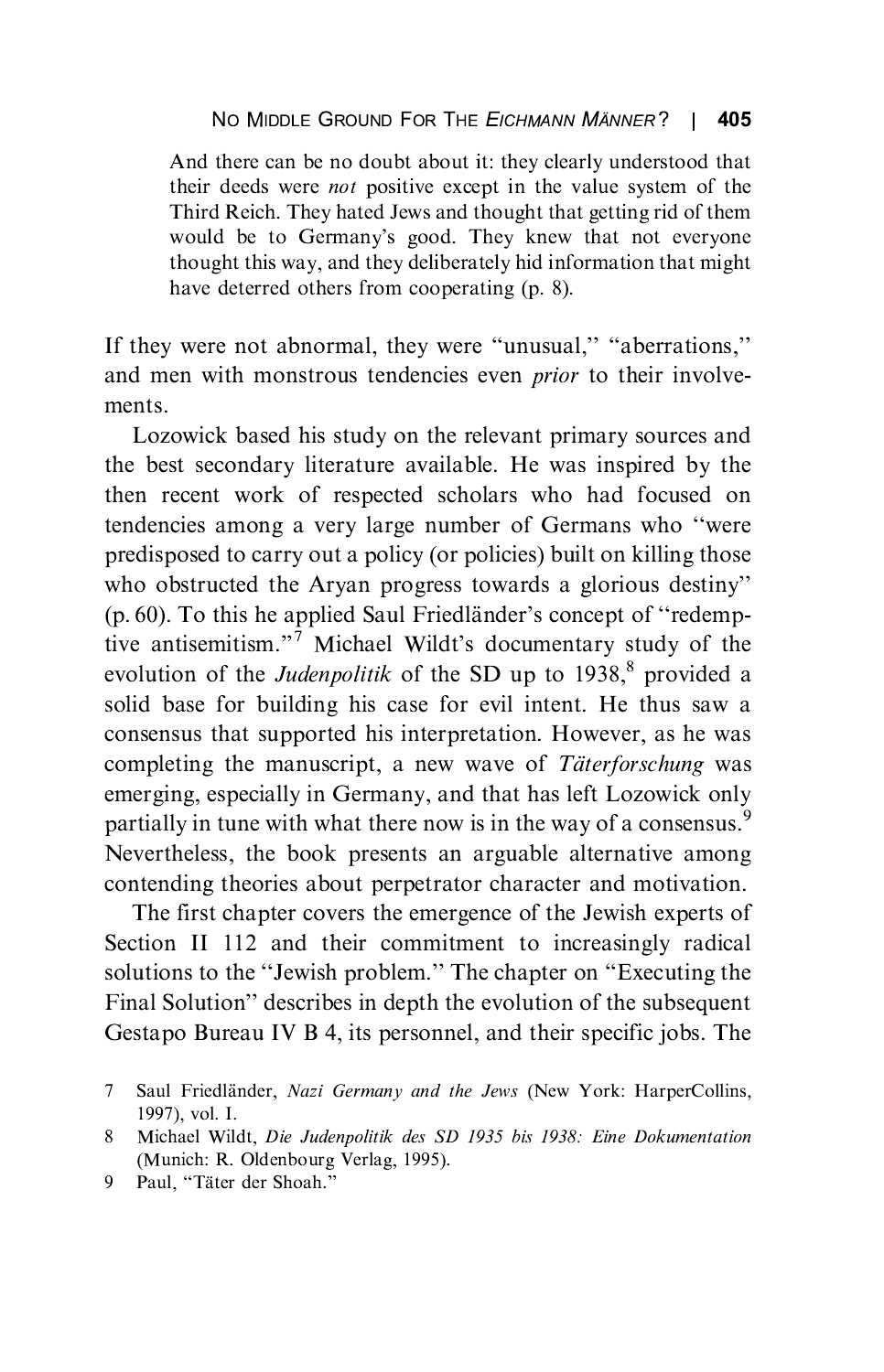following chapters focus on the field offices in Holland, France, and Hungary as case studies. In the Netherlands, despite their distance, the Jewish experts were just as self-starting, creative, and remorseless as in Berlin.

The chapter on France, which argues for the uniqueness of German bureaucrats, is occasionally puzzling. He cites the replacement of a rabid antisemite like Theodor Dannecker with a nonentity who did the job so well that his performance in no way indicated that there had been any change of personnel. Yet we are Indicated that the replacement's first act was to cancel a deportation<br>train in the foce of difficulties. Fightnann had to heleter the man's train in the face of difficulties. Eichmann had to bolster the man's

Lozowick argues that, had they been normal, the attitudes of the Jewish experts with regard to the handling of children should have aroused some misgivings. Then he tells us that, indeed, they did dither and look for higher authorization. He notes that some of the Frenchmen who were involved were even ahead of the Germans on the subject of the deportation of children. The complex story of the on-again off-again French cooperation and their efforts to preserve some sovereignty supposedly demonstrates that they lacked the German's "meta-historical objective"

(p. 217).<br>In the case study of Hungary, he focuses on the cynical dissimulation employed in fooling the Jewish community. That and similar behavior in dealing with others who did not share their mission allegedly proves that the Jewish experts knew what they were doing was wrong. Perhaps, but there also seems to be a more simple explanation. As Lozowick rightly notes, they saw themselves as an elite. Just as adults do not hesitate to trick children into doing "what is good for them," just as they avoid<br>explaining disturbing reality to children, so the SS tricked and lied explaining disturbing reality to children, so the SS tricked and lied<br>to anyone whose cooperation or indifference they needed. With to any one whose cooperation or indifference they increase with<br>regard to the Jews, who doesn't feel justified in outmaneuvering

an enemy?<br>To this reader, lying is less convincing proof of the To this reader, lying is less convincing proof of the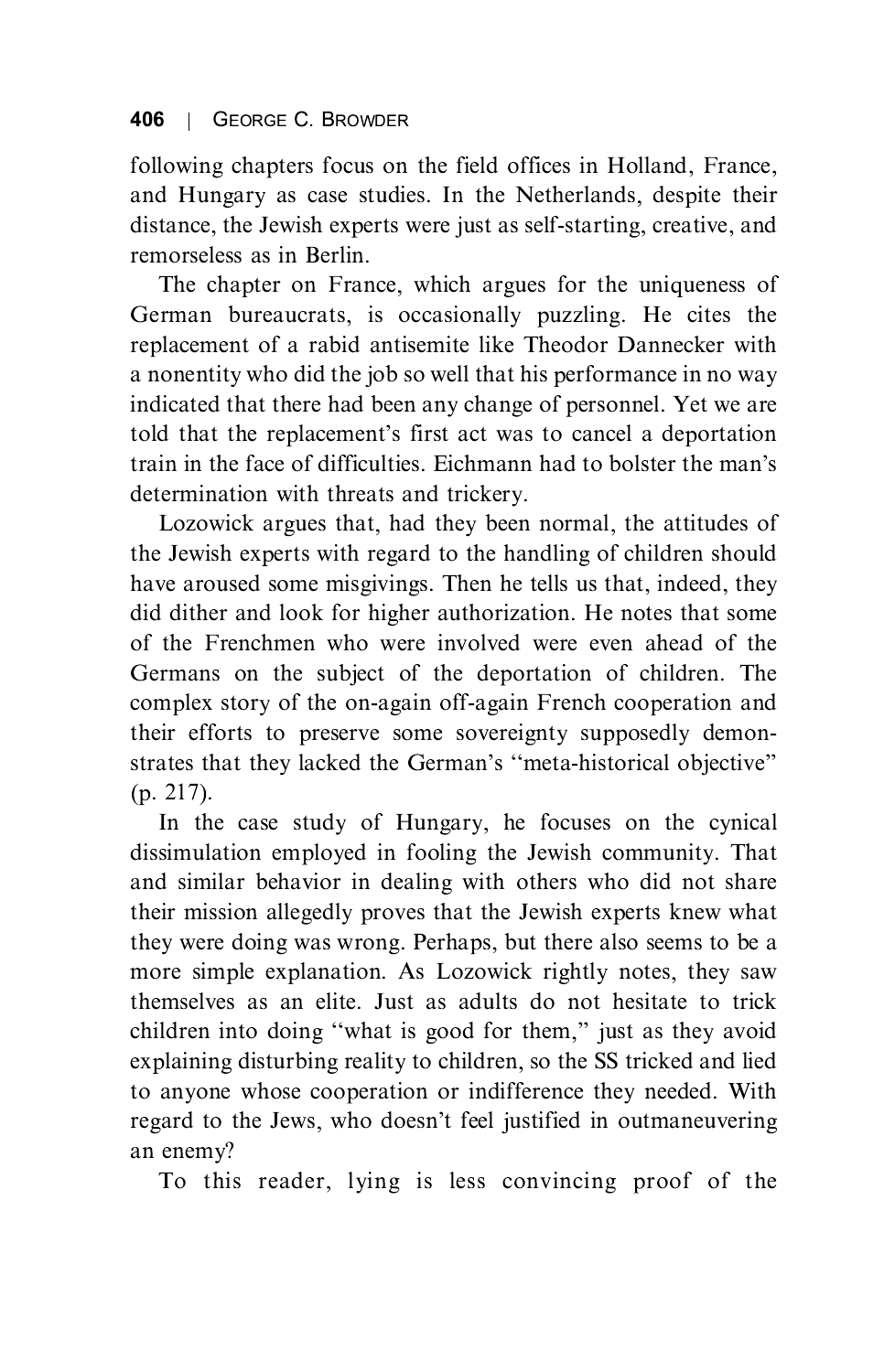perpetrators' sense of guilt than their psychosomatic problems and even some of the some of the Igual Contract of the Sextence of the Sextence of the Sextence and help Not the become very emotional acted out dominance and hate. Yet he became very emotional while dictating something about exterminating children. "Whowhere the children of his own cannot do this to someone else's<br>children." He also said that the department's staff would have to children.'' He also said that the department's staff would have to commit suicide if Germany lost the war, and he didn't want his wife to know what he was doing (p. 130). Also, as Lozowick put it,

> even hard-hearted bureaucrats found it easier at times to make use of the ambiguity and euphemisms that were part of their craft in order to hide from themselves the full significance of their actions, precisely because of the dissonance between their comprehension deep down that their work was fundamentally wrong, and their duty to perform it  $(p. 208)$ .  $\mathbf{F}$  and  $\mathbf{F}$  perform it (p. 208).

erred in her perception of Eichmann's evil. He has not, however, convinced this reviewer that much post-Arendt scholarship has been equally mistaken. Readers who are convinced that such monsters could never have been "ordinary men" will find his<br>exposition reinforcing. Those like me who prefer a middle way exposition reinforcing. Those like me who prefer a middle way toward understanding the perpetrators will find a stimulating challenge to their efforts. challenge to the their efforts.

## **DIALOGUE TOWARD SYNTHESIS**

Lozowick's description of the Jewish experts' hate-filled, aggres-<br>sively preactive anticomition is unquestionable. There are sively proactive antisemitism is unquestionable. There are, however, two problems. First, although he analyzes only the Jewish experts of the SD and Gestapo, he often implies that his conclusions extend beyond this very narrow group within the full range of perpetrators. Second, what is missing in his "polemic" is<br>the possibility for any middle ground whost perpetrators were the possibility for any middle ground ---- most perpetrators were<br>*originally* normal or not unusual men, but they *became* unusually evil. Instead, one is being asked to side with one extreme or the  $\epsilon$  is being as the side with one extreme or the with our theorem or the  $\epsilon$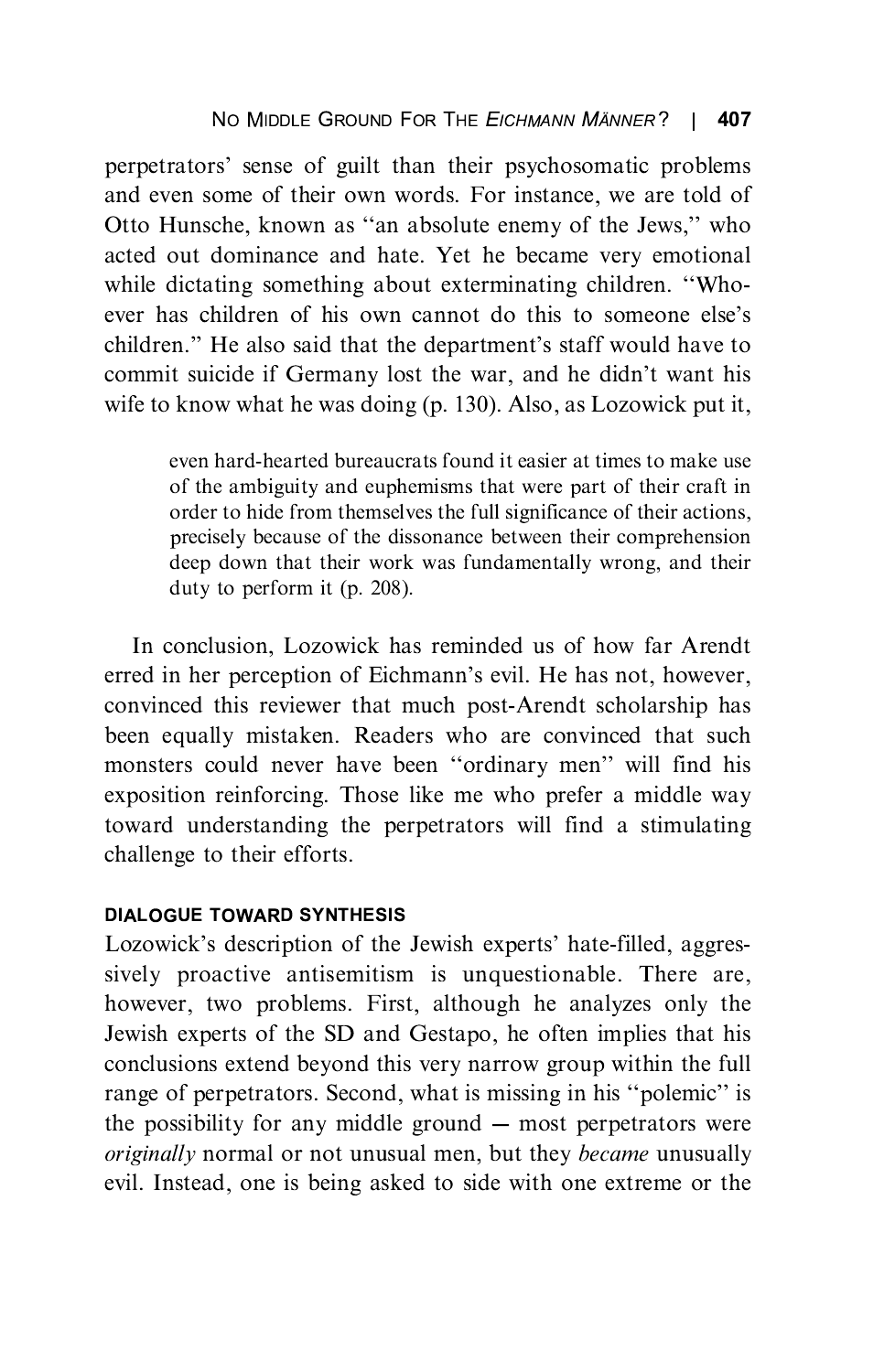other on a spectrum of perpetrator analysis that has divided unemotionally obedient cogs in the machinery of death.

Every position on that spectrum is rooted in an ideological or philosophical perception of human nature. Lozowick argues that the perpetrators were "unusual," not ordinary people. Ordinary<br>people might drift into exts of avil. often with good intentions. people might drift into acts of evil, often with good intentions, through indifference or out of selfish motives. They cannot easily participate in self-generated, premeditated acts of evil. In contrast, those monsters of evil strove consciously toward the heights of extraordinary evil. Although he frequently alludes to their *early* acculturation in evil belief systems, he does not pretend to be able to explain why they were such "aberrations."<br>The advocates of any middle ways that I ozowick seems to

lump together as "Arendt's disciples" do begin with her convictions about the normality of the perpetrators. Yet they also accept the presence of a significant *minority* severely infected with the evil ideologies of antisemitism and pseudoscientific racism, a minority that served as both leaders and competitor/ colleagues who goaded emulation.<sup>10</sup> For the rest, they see only a colleagues who goaded emulation.<sup>11</sup> For the rest, they see only a<br>very few psychopathic perpetrators as fundamentally "unusual." very few psychopathic perpetrators as fundamentally "unusual,"<br>and perhaps aven favor as the helpless products of deterministic and perhaps even fewer as the helpless products of deterministic

Since any position on the spectrum of perpetrator analysis is a Since any position on the spectrum of perpetrator analysis is a<br>matter of one's philosophical or ideological predispositions, none of these constructs may ever be sufficiently overwhelming to dissuade those with different beliefs. Therefore, my preference for a different theory precludes labeling Lozowick's analysis as wrong-headed. He takes an arguable position in the ongoing dialectical process. This dialogue has already produced sophistiexted theses on all sides, and Lozowick's book is valuable for its<br>critique of analyses that might obscure the nature of the avil or critique of analyses that might obscure the nature of the evil or

<sup>10</sup> For example, Christopher R. Browning, *Nazi Policy, Jewish Workers, German Killers* (Cambridge: Cambridge University Press, 2000), pp. 166–169, 175. Killers (Cambridge: Cambridge University Press, 2000), pp. 166--169, 175.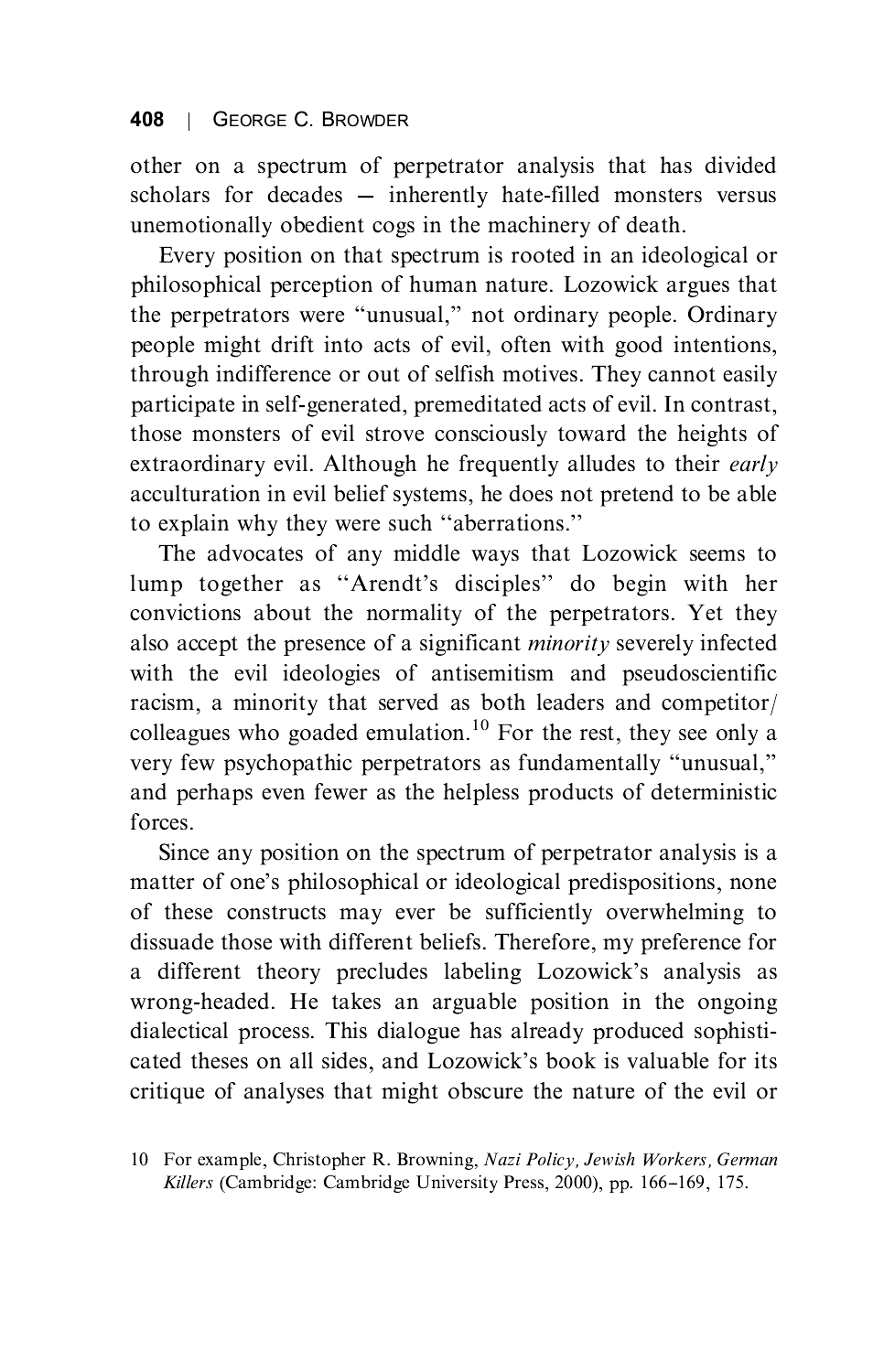that might preclude asking the kinds of questions he poses about

To integrate his argument, one must first focus the analysis. In this case, it has to be entirely limited to the mid-level planners and managers of the Holocaust among the personnel of the Sicherheitspolizei (Sipo) and SD. Bevond them, those Germans and their collaborators involved directly in killing operations represent a much more heterogeneous group with far more diverse motivations. The same is also true of the many mid-level planners and managers of population policy in the occupied Eastern territories who were involved in the evolution of genocidal programs among which the "Final Solution" was a central<br>theme.<sup>11</sup> theme.<sup>11</sup><br>In reference to the Jewish experts, Lozowick effectively

demonstrates the transparency of the Eichmann defense  $-$  that he was neither an antisemite nor did he ever feel hatred for Jews. From Arendt on, such defenses have often been taken too literally. On the other hand, one should not neglect the deeper psychological significance of such defenses, merely dismissing them as selfdeluding denial if not outright lies. Instead, these "defenses" may<br>also offer insight into the processes by which these perpetrators also offer insight into the processes by which these perpetrators as somehow being above "antisemites."<br>
Lozowisk correctly noted that the workers in SD II 112

Lozowick correctly noted that the workers in SD II 112 consciously distanced themselves and their work from "those termed antisemites' (the reference is apparently to Julius Streicher<br>and his like)'' (p. 22). Their understanding of the "Jawish threat" and his like)'' (p. 22). Their understanding of the ``Jewish threat'' in all its complexity and sophistication had to be "based on facts."<br>Rather than antisemites, they would perhaps have labeled themselves "Judeologists," for their "research" was to be fully<br>scientific Of course, they began this "research" with a totally scientific. Of course, they began this "research" with a totally antisemitic construct in which they had a vested interest, and, from such a perspective, the evidence that they uncovered always from such a perspective, the evidence that they uncovered always

<sup>11</sup> Paul, "Täter der Shoah," pp. 50-66.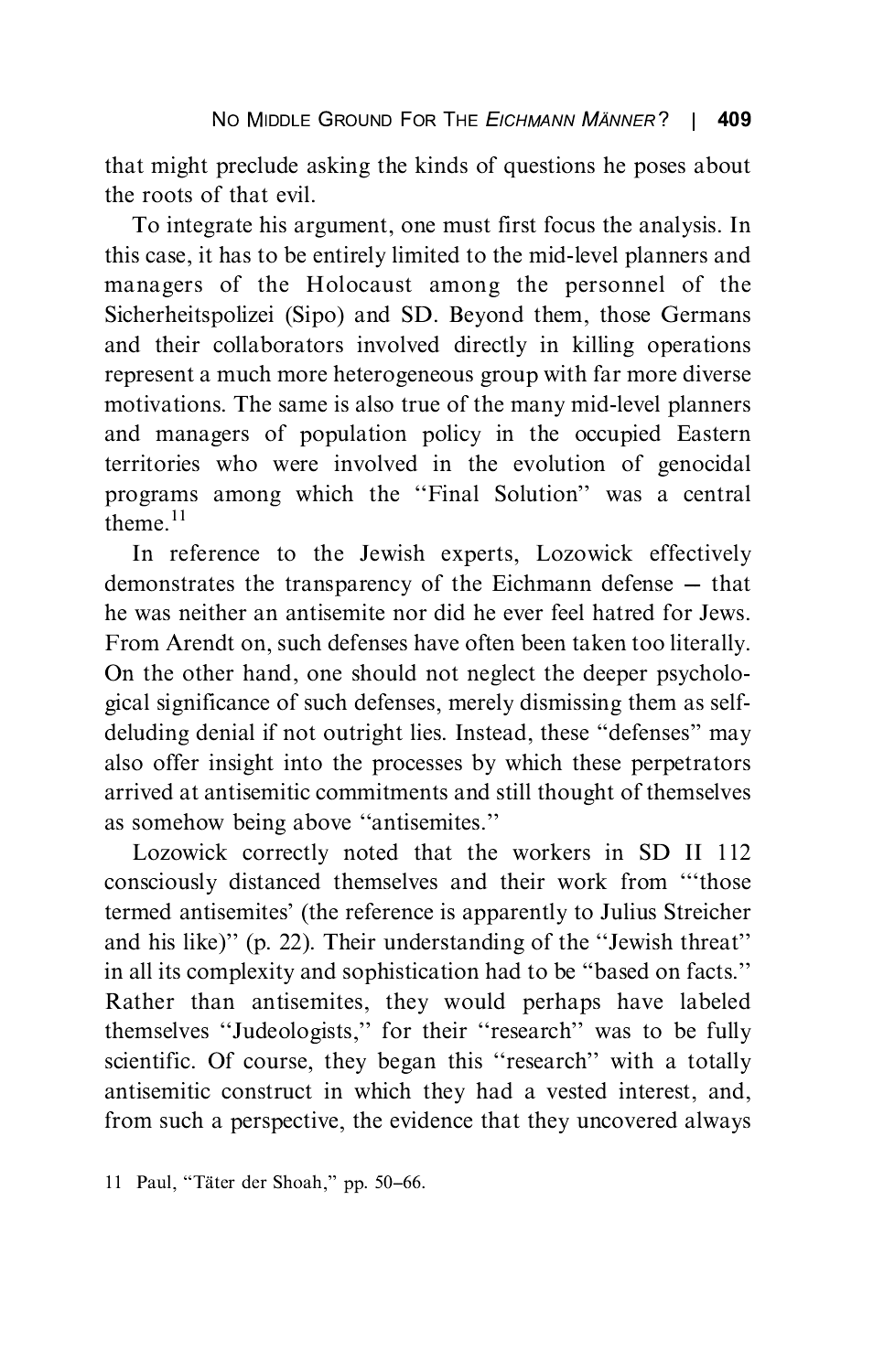proved and reinforced that construct. Such a mindset was not very different from that of the highly credentialed, academic "racial" scientists.'' It simply carried down to the laboratory researchers of<br>SD II 112 from their more highly educated superiors, like Werner SD II 112 from their more highly educated superiors, like Werner<br>Best and Alfred Six. Scientists who delude themselves, believing that they only work with objective facts through objective processes, are always susceptible to self-deception  $-$  a trap of their own intellectual creation

The difference is that the Eichmann *Männer* may have operated from a more intellectually immature, "dualistic" mind-set. In this mind-set, they accepted "truth" as revealed by authority, something to be mastered, not questioned or tested. Research was the process of gathering and analyzing the evidence to prove this process to gathering the analyzing the evidence to prove the<br>
"truth." Being able to do so successfully was central to one's<br>
recognition as being educated and in this case, essential to being recognition as being educated, and, in this case, essential to being a SD ``Jewish expert.''

Lozowick suggests that we should look to psychologists, among others, for explanations for these aberrational men. Rather, I would suggest looking at educational psychology for insights into normal intellectual and ethical development.<sup>12</sup> Such theory parallels social-psychological theory about political acculturation that makes people susceptible to involvement in sanctioned violence in different ways that correlate with one's

12 A massive body of theory and research on intellectual and ethical development has emerged largely since the 1960s. One school of post-Piagetian theory involving a stage-development process is that of William G. Perry, Forms of Intellectual and Ethical Development in the College Years: A Scheme (New York: Holt, Rinehart and Winston, 1968), and research growing from it, such as Carol Gilligan, "Moral Development," in Arthur W. Chickering, ed., The<br>Modern, American, College (San, Francisco: Jossey-Bass, 1981), which has Modern American College (San Francisco: Jossey-Bass, 1981), which has offered different approaches to ethical development from those of Lawrence Kohlberg, "Stage and Sequence: The Cognitive-developmental Approach to Socialization," in David Goslin, ed., Handbook of Socialization Theory and<br>Research (Chicago: Rand McNally, 1969). The dialectical development theory Research (Chicago: Rand McNally, 1969). The dialectical-development theory of Michael Basseches. *Dialectical Thinking and Adult Development* (Norwood, NJ: Ablex, 1984) offers an alternative approach to stage theory, but, unfortunately, has not stimulated much subsequent research.  $\mathbf{u}_1$  , has not stimulated much subsequent research.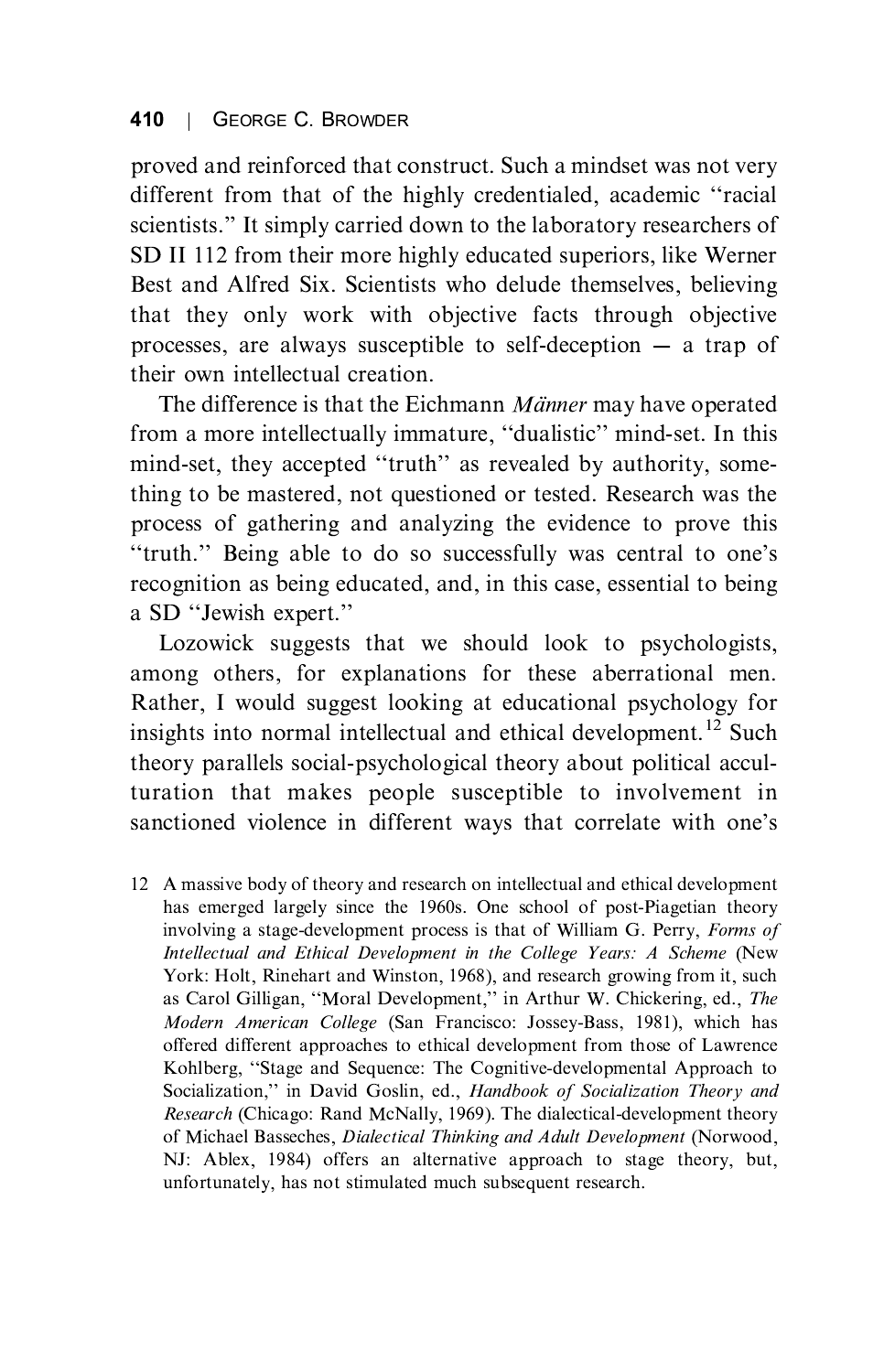socio-economic and educational opportunities.<sup>13</sup> Although some critics charge that such theory reduces the responsibility of the less privileged, or even excuses them, actually it only argues that the privileged have greater responsibility for their society's evils. Such<br>research has been stimulated by the need to understand individual research has been stimulated by the need to understand *individual* susceptibility to involvement in the massive acts of inhumanity during the past century. Rather than providing monocausal and generic explanations, these theories offer insight into the entire range of human "personality types" as potential perpetrators.<br>Contrary to the inflated self image of SD Jewish experts.

Contrary to the inflated self-image of SD Jewish experts,<br>Lozowick correctly defines an antisemite as anyone who "sees a Lowish conspiracy everywhere and who hates the Jews for this'' (p.<br>25) He describes their evolution from self-indectrinating 25). He describes their evolution from self-indoctrinating radical policy, to the managers of ever-more radical policy. This unfortunately begs the question of how they achieved that mindset. Lozowick merely asserts that they were dedicated antisemites before they assumed their offices, even coming "equipped with their ideological identification from *home*" (pp. 231, 271, amphasis added). emphasis added).<br>It is almost sufficient to know that they were Germans. For

instance, his first conclusion after a short analysis is that "they were all young, male, Christian, and nationalist-minded Germans; they had all voluntarily joined the SS. Isn't this, from the start, too narrow, a group to be indicative of all humanity?"  $(n, 7)$ . Being narrow a group to be indicative of all humanity?" (p. 7). Being<br>young, male, Christian, nationalistic or German hardly seems grounds for being "unusual." As for having voluntarily joined the<br>SS seekelers have frequently argued that the well known SS, scholars have frequently argued that the well-known antisemitism of this group meant that all those who joined at least accepted that worldview.

least accept that we can be a  $\sum_{i=1}^{n}$  are contrary,  $\sum_{i=1}^{n}$  and  $\sum_{i=1}^{n}$  the SS these means  $\sum_{i=1}^{n}$ 

<sup>13</sup> Herbert C. Kelmann and V. Lee Hamilton, Crimes of Obedience: Toward a Social Psychology of Authority and Responsibility (New Haven: Yale University Press, 1989). Press, 1989).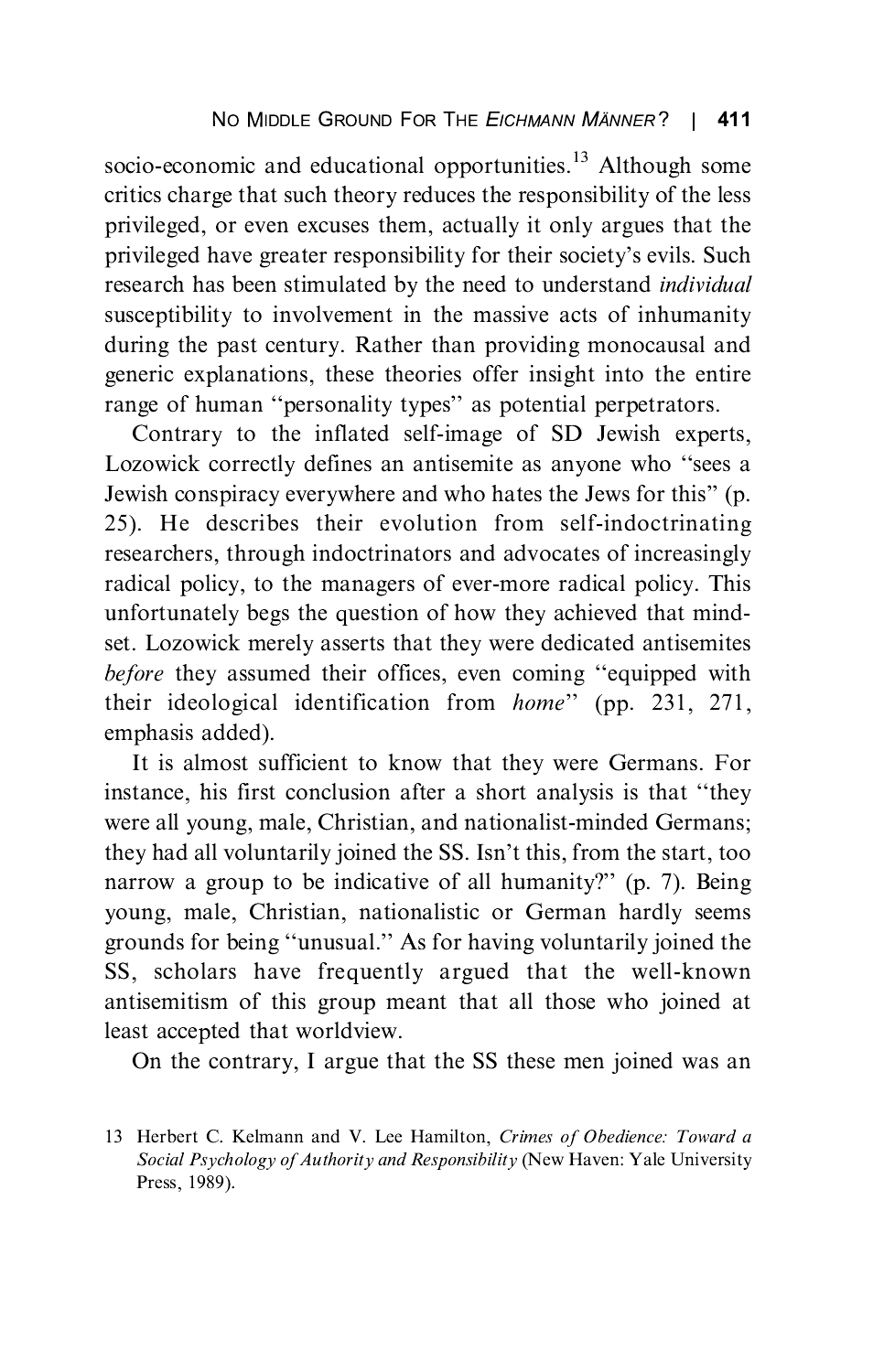#### 412  $\overline{1}$ 412 | GEORGE C. BROWDER

organization any "typical" young man might have seen *primarily* as the wave of the future. By typical, I mean young men more interested in action, image, and status than in morals that might get in the way. Their evolution into ideological soldiers in a crusade against Judeo-Bolshevism took many different tracks and was not always complete.

Antisemitism was one of many components of a SS identity, especially in the earlier years. To outsiders being drawn in, the undeniable preeminence of its antisemitism did not necessarily hit one in the face. One identified with the SS primarily because of its image and only secondarily out of a conjuncture with its causes. There was not necessarily a complete consensus with all of them. Antisemitism was *for many* simply one element in a complex of causes advocated by Nazis.<sup>14</sup> All institutions have negative, even ridiculous, elements. One expects any organization that one embraces to slough them off. Because of its broad appeal, the SS drew in and later had to release or expel such noncompliant members for ideological unsuitability  $15$  Among them were man members for ideological unsuitability.<sup>11</sup> Among them were men

- 14 Peter Fritzsche, *Germans into Nazis* (Cambridge: Harvard University Press, 1998) argues this concerning the appeal of Nazism in general. Nevertheless, one must acknowledge Peter Longerich's argument that there was a consensus<br>among Nazis about the goal of achieving a *Valksgemeinschaft* that explicitly among Nazis about the goal of achieving a *Volksgemeinschaft* that explicitly involved purging all alien and degenerative elements, among whom the Jews were preeminent; Politik der Vernichtung: Eine Gesamtdarstellung der nationalsozialistischen Judenverfolgung (Munich: Piper, 1998). Embracing the "higher goal" of *Volksgemeinschaft* did not, however, always require *immediate*<br>recognition of Jews, and others as hataful threats requiring physical recognition of Jews and others as *hateful threats* requiring physical extermination; becoming involved in its implementation did.
- 15 For the entire SS in 1937 alone, fifty-four were expelled for having contact (Verkehr) with Jews, five for racial shame (Rassenschande), thirty-six were released for ideological unsuitability; and 160 withdrew on their own accord, often giving ideology as the grounds; SS-Statistisches Jahrbuch, 1937. As for early SD members, 1.5 percent would be released and 2.8 percent expelled for political unsuitability or other causes; based on quantitative analysis of early SD members, George C. Browder, *Hitler's Enforcers: The Gestapo and the SS*<br>Security Service in the Nazi Bayalution (New York: Oxford University Press Security Service in the Nazi Revolution (New York: Oxford University Press, 1996), Appendix C, pp. 259-281.  $19999 - p$  p  $19999 - p$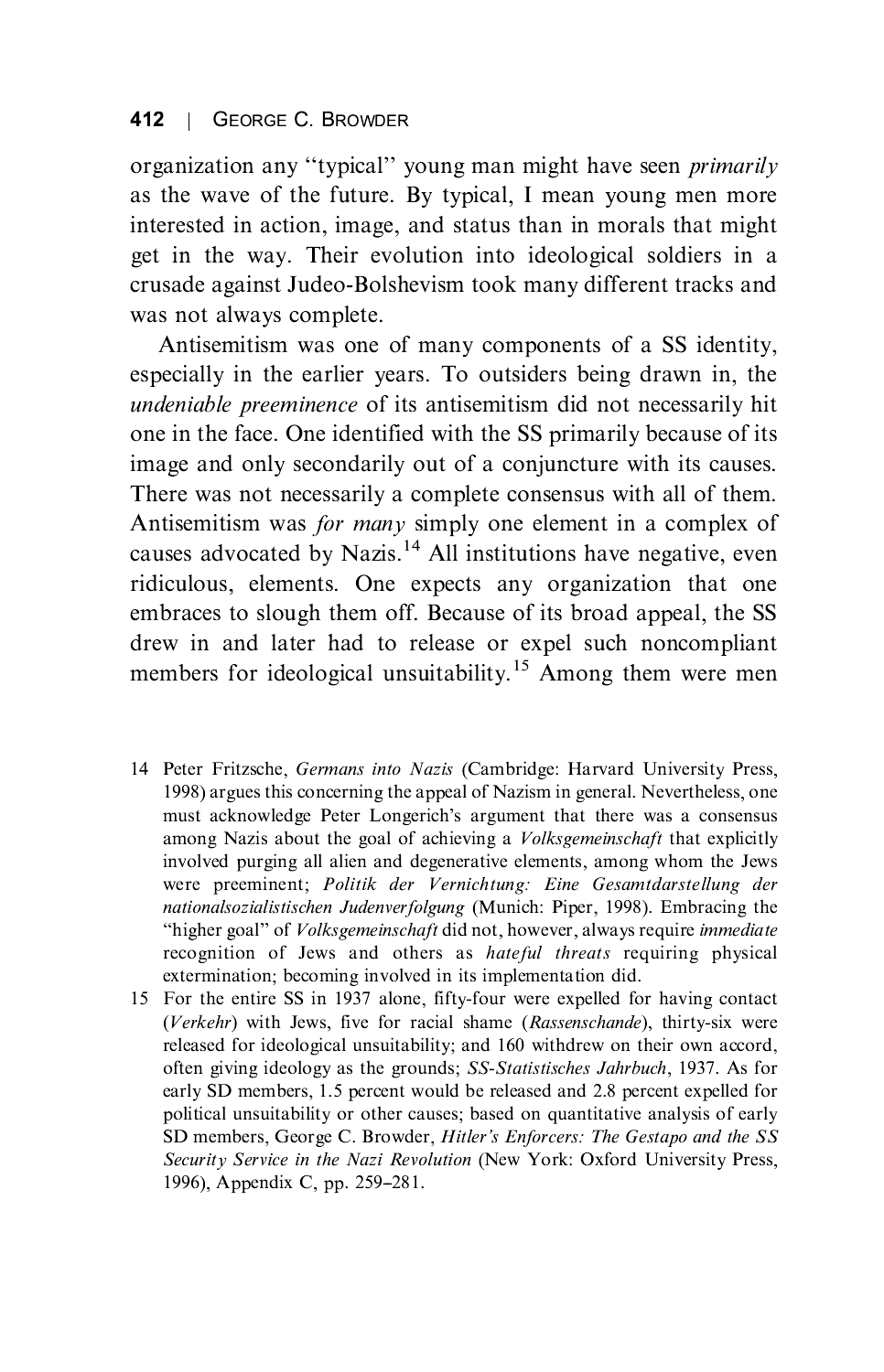had even held officer's ranks in the Gestapo and SD.<sup>16</sup><br>Thus, it seems that among SS. Security Police and SD men

Thus, it seems that among SS, Security Police and SD men, some either were or quickly became convinced antisemites, thoroughly internalizing the evil ideology. Some, perhaps most (according to some social-psychological theories<sup>17</sup>), simply wore the ideology as part of their role in the SS, police, or SD. As long as they were totally immersed in that SS or Security Police identity, they could act on antisemitic principles as proactively and creatively as true believers. Only afterward, removed and confronted with the full reality of what they had done, would they seek psychological escape (as well as legal defense) in blaming their superiors for having tricked or betraved them.

Unfortunately, only a minority would sufficiently reject the course of development to remove themselves from their more direct involvement, often only to be drawn back to "doing their duty'' with the outbreak of war.  $^{18}$  Most of them would continue to try to minimize their involvement, sabotage some of the evil consciences. Afterward they would proclaim their "opposition" as part of their legal defense.<br>Although all three categories of perpetrators played roles

essential to the Final Solution, among the Jewish experts of the SD/Gestapo there was no room for the latter category. One either internalized the ideology or wore it very successfully. They might later refuse to call such beliefs "antisemitism," because their<br>scientific "Judeology" was esceptial to their claim of uniqueness as scientific "Judeology" was essential to their claim of uniqueness as ``experts'' among mindless Jew-haters. This was their claim to preeminence in developing "rational" solutions to the "Jewish"

- 17 Kelmann and Hamilton, Crimes of Obedience.
- 18 Browder, *Hitler's Enforcers*, pp. 151–152.

<sup>16</sup> For example, the records of Albert Reinke, (born October 29, 1877) Geheime<br>Staatsarchiv Berlin-Dahlem, 90P/7/221-51; and former U.S. Document Center Berlin, SSO and RuSHA files.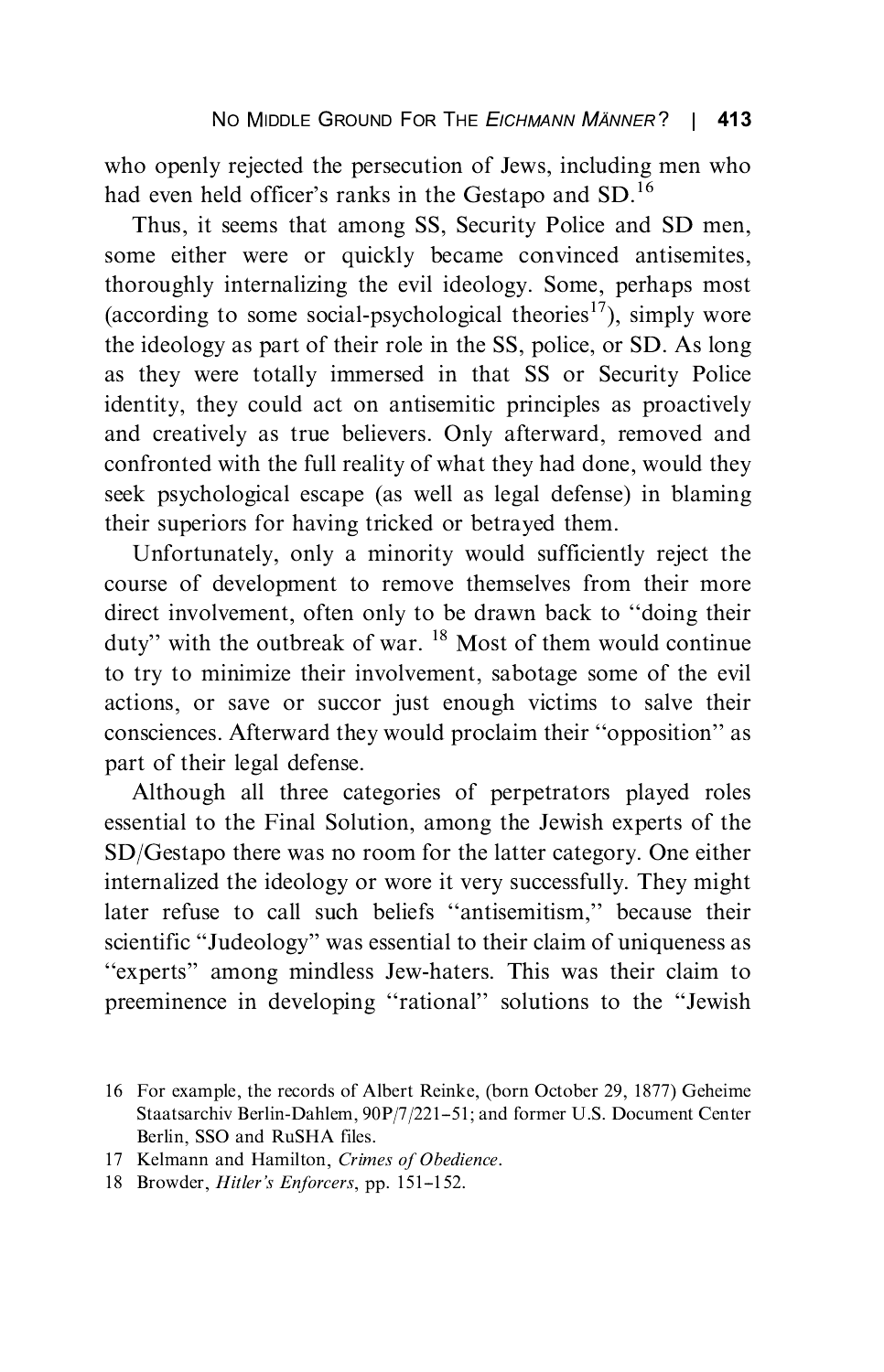problem" and, increasingly, their *raison d'être*. It also made their later acts of hate "righteous."<br>What remains is the question of whether they had internalized

antisemitism *before* their involvement in SD II 112 and were, therefore, perhaps *unusually* predisposed to monstrous evil because of their German upbringing. Although recent scholarship continues to recognize the importance of antisemitism in Imperial Germany and its radicalization in the Weimar era, no consensus has emerged to support the idea that German antisemitism, *prior* to Hitler, is sufficient cause for explaining much perpetrator behavior. As for scientific racism, the United States and Britain led in the eugenics movement before Hitler, and the United States applied such theory and racial prejudices in legislation and  $\frac{1}{2}$  in legislation  $\frac{1}{2}$  and radius prejudices in legislation and immigration control  $-$  to Hitler's envy.<sup>19</sup> There is no convincing basis for explaining uniquely evil, predisposed perpetrators among<br>German bureaucrats alone. Nevertheless, Lozowick repeatedly suggests that there were (pp.  $18, 200$ ).

On this issue, it would seem that the author's own rhetorical<br>question indicates an explanation for any differences in behavior. question indicates an explanation for any differences in behavior.<br>"Did they, from the moment they were given operational authority (almost unlimited, it should be noted), abandon ideology, or did they act consistently under its influences?" (p.<br>35) When they became Jawish experts, antisemitism became an 35). When they became Jewish experts, antisemitism became an essential ingredient of their identity and status. During the II 112 phase of  $\cdot$  research'' that  $\cdot$  proved'' their antisemitic construct, they decay a backed the quilt mid extent compalled their they deeply absorbed the evil mid-set that compelled their<br>monstrous behavior. The bureaucrats of other nations shared in no such process.

Another perspective requires consideration of differences in degree and type of prejudice against Jews. Only the mind-set that Lozowick himself defines as antisemitic deserves that label – one

<sup>19</sup> Stefan Kühl, The Nazi Connection: Eugenics, American Racism, and German National Socialism (New York: Oxford University Press, 1994); and W.H. Tucker, The Science and Politics of Racial Research. (Urbana: University of Illinois Press, 1994). Illinois Press, 1994).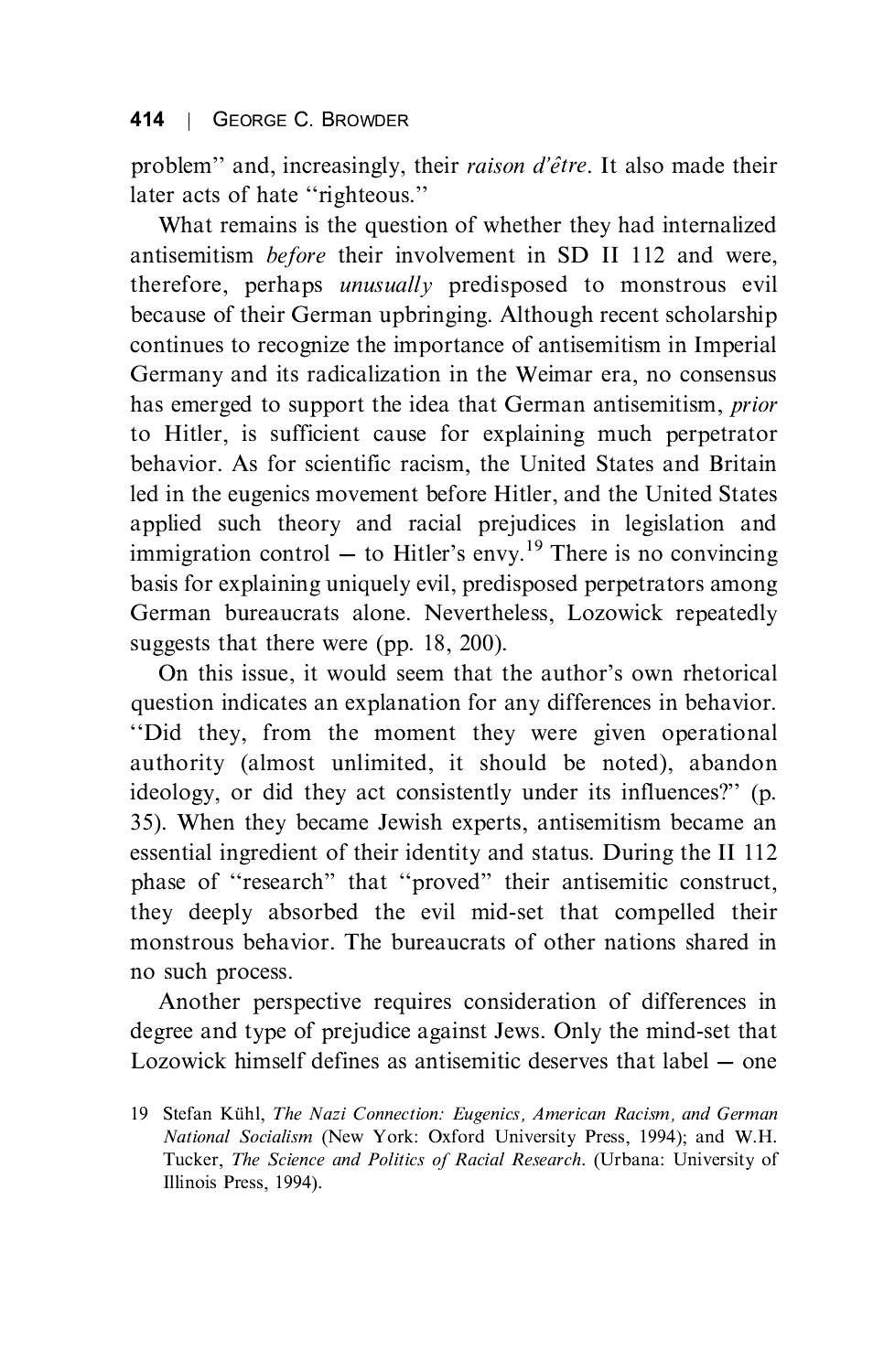for this" (p. 25). Before the Holocaust, almost all non-Jews in most western countries shared ambivalent attitudes about Jews most western countries shared ambivalent attitudes about Jews, including mixed stereotypes. The *majority* held predominantly negative stereotypes. There was an almost universal "consensus" reality'' that the Jews were an *alien* element  $-$  *different*. This anyone else's overt expressions of hatred. Only the overtly hating<br>minority, were true entiremites. The significance of that minority minority were true antisemites. The significance of that minority has varied over time and from country to country. Antisemites, combined with demagogic elites, have propagated pogroms and combined with demagogic elites, have propagated pogroms and lynchings.<br>Wherever any political movement has sought to exploit

prejudices, it has always had to build on those embraced by the majority. The negative generalizations about Jews accepted almost everywhere in the western world provided a platform for evolving an antisemitic consensus reality. It took the Nazi regime, however, to move full-scale antisemitism from outside the pale and firmly into one nation's consensus reality.<sup>20</sup><br>Among the Jawish experts, a good case in paint is Theodor

Among the Jewish experts, a good case in point is Theodor<br>Dannecker. Since Lozowick cites him so frequently as an example, he seems worthy of detailed analysis. "An acquaintance from that period (1936–37) remembered that Dannecker was a 'fanatical Jew-hater''' (p. 31, emphasis and date added). The source for this observation is Claudia Staur's biography of Dannecker  $^{21}$  Vet observation is Claudia Steur's biography of Dannecker. <sup>21</sup> Yet Lozowick does not mention that Dannecker's first serious love

- Final Solution," in Ronald Smelser, ed., *Lessons and Legacies*, vol. V, *The Hologyet and Justice (Examplement III: Northwesterm University Press*, 2002). Holocaust and Justice (Evanston, Ill.: Northwestern University Press, 2002), pp. 31-48. Robert Gellately, *Backing Hitler: Consent and Coercion in Nazi* Germany (Oxford: Oxford University Press, 2001) has most recently demonstrated how the public media was used to "sell" the police state and<br>the persecution of Nazism's ideological enemies to the general public by the persecution of Nazism's ideological enemies to the general public by
- 21 Claudia Steur, *Theodor Dannecker. Ein Funktionär der "Endlösung"* (Essen:<br>Klartext Verlag, 1997)  $\sum_{i=1}^{n}$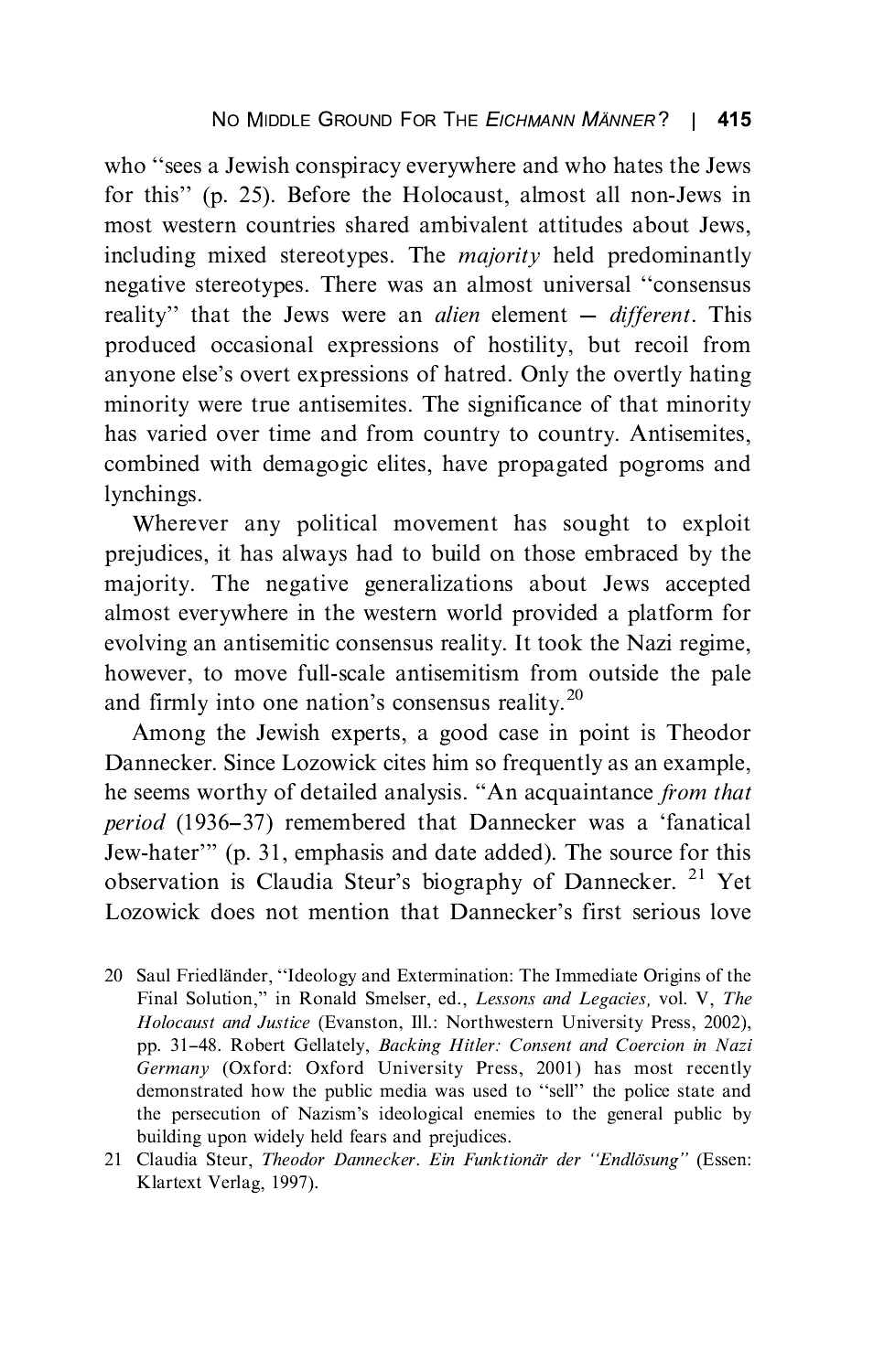was a Jewish neighbor. The two families had been close, and the teenage sweethearts were only separated in 1930 when her family moved away. Clearly, he did not "come from home" as a fanatical<br>Jow heter. The full transition may not have been until March Jew-hater. The full transition may not have begun until March 1936, when he was assigned the position of Jewish expert at SD-Superior Region South West in Stuttgart. A vear later he was called to serve in the Berlin offices of SD II 112, apparently because of the impression he had made during training sessions.<sup>22</sup> By the following autumn, he was giving briefings that conformed fully to SD Judeology. He had either internalized or thoroughly dressed himself in the requisite mind-set and begun to channel his hate toward the authorized target.

Lozowick quotes a November 1937 briefing that Dannecker gave about the role of the SD in solving the "Jewish problem."<br>"We should reach a state of offeirs in which German Jewry will "We should reach a state of affairs in which German Jewry will always be facing the recognition that ... in the end any Jewish attempt to remain in Germany is entirely without prospect.'' ...<br>"This will be the Security Police's (Gestano) mathod of dealing ``This will be the Security Police's (Gestapo) method of dealing with the Jews: never give them a moment's peace, ... repeated interrogations, always respond in the sharpest way to any infrac- $\lim_{n \to \infty}$  (p. 30).<br>
Lezewiek then relates that prior to entering the SD

Lozowick then relates that, prior to entering the SD,<br>Dannecker had served for six months as a SS guard at the infamous Columbia House, and a friend allegedly recalled "how much enjoyment he had gotten out of torturing prisoners'' (p. 31), however he later is ked about the sedistic tricks the guards played because he later joked about the sadistic tricks the guards played<br>on inmates. As a result, Lozowick argues, "When such a man proposed keeping Jewish leaders in constant tension, or responding severely to any violations, he did not have in mind administrative measures  $-$  he meant *torture and terror*. It is reasonable to assume that his colleagues in the audience believed reasonable to assume that the college of the same'' (p. 31, emphasis added).<br>The reasonableness of the assumption is not only questionable.

The reasonable reasonable is not assumption is not only  $q$  assumed,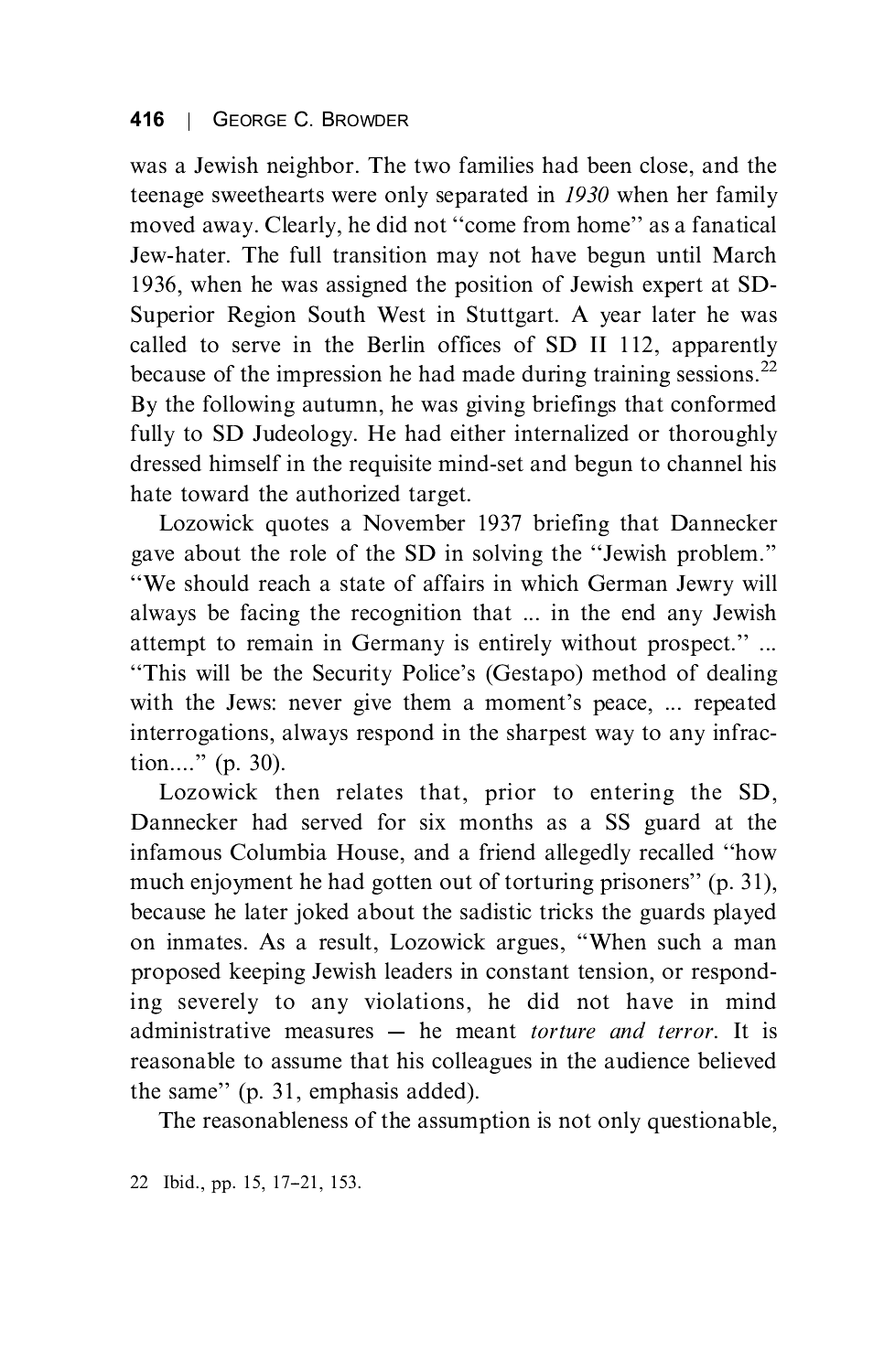but so is the argument about what Dannecker intended to communicate. Of course the Gestapo was expected to get tough with Jews as part of the escalating pressure to encourage. emigration. The Jews were certainly being subjected to intimidation, but it does not necessarily follow that Dannecker proposed torture and terror in 1937.

One can read Dannecker's evolution in several ways. Steur, for<br>example is certainly more circumspect than Lozowick. Dannecker example, is certainly more circumspect than Lozowick. Dannecker lost his father as a result of World War I. His death cut the family off from its social connections and undermined the family business. In order to take over the family business when his mother's health failed, Dannecker had to interrupt an education<br>that eould have restored his traditional middle class status. Then that could have restored his traditional middle-class status. Then, seventeen, he lost his intended. It was hardly *aberrational* for a German boy with such experiences to be bitter, nationalistminded to the point of xenophobia, and suffer from ego damage over the loss of social and economic status and security. His first act of hostility toward a Jew was a 1930 attack directed at the act of hosting toward a 1930 was a 1930 attack directed at the<br>Jewish businessman who bought out his sweetheart's family business, which led to their separation. This act seems more personally motivated than ideological, but he was abetted by two neighbors, who were members of the SA.

Falling in with a couple of Nazi vouths, it hardly seems *unusual* that he would get involved in an act of vandalism directed at a Jew whom he might see as responsible for his pain, especially if he was also a rival to the crumbling family business. With a Jew as a target of personal animosity, and other strong connections with Nazi appeals, he would seem to have been an easy recruit. Although the records about his party and SS entry conflict, his first approaches to both were no earlier than two vears later, in first approximation to both weights in the same two years  $\frac{1}{2}$  and  $\frac{23}{1032}$  The transition, therefore, took at least two years. By then 1932.<sup>23</sup> The transition, therefore, took at least two years. By then,

23 Ibid., pp. 16, 151–152; and Dannecker's SS officer and RuSHA files in the former U.S. Document Center, Berlin, now held by the Bundesarchiv Berlin. former U.S. Document Center, Berlin, now held by the Bundesarchiv Berlin.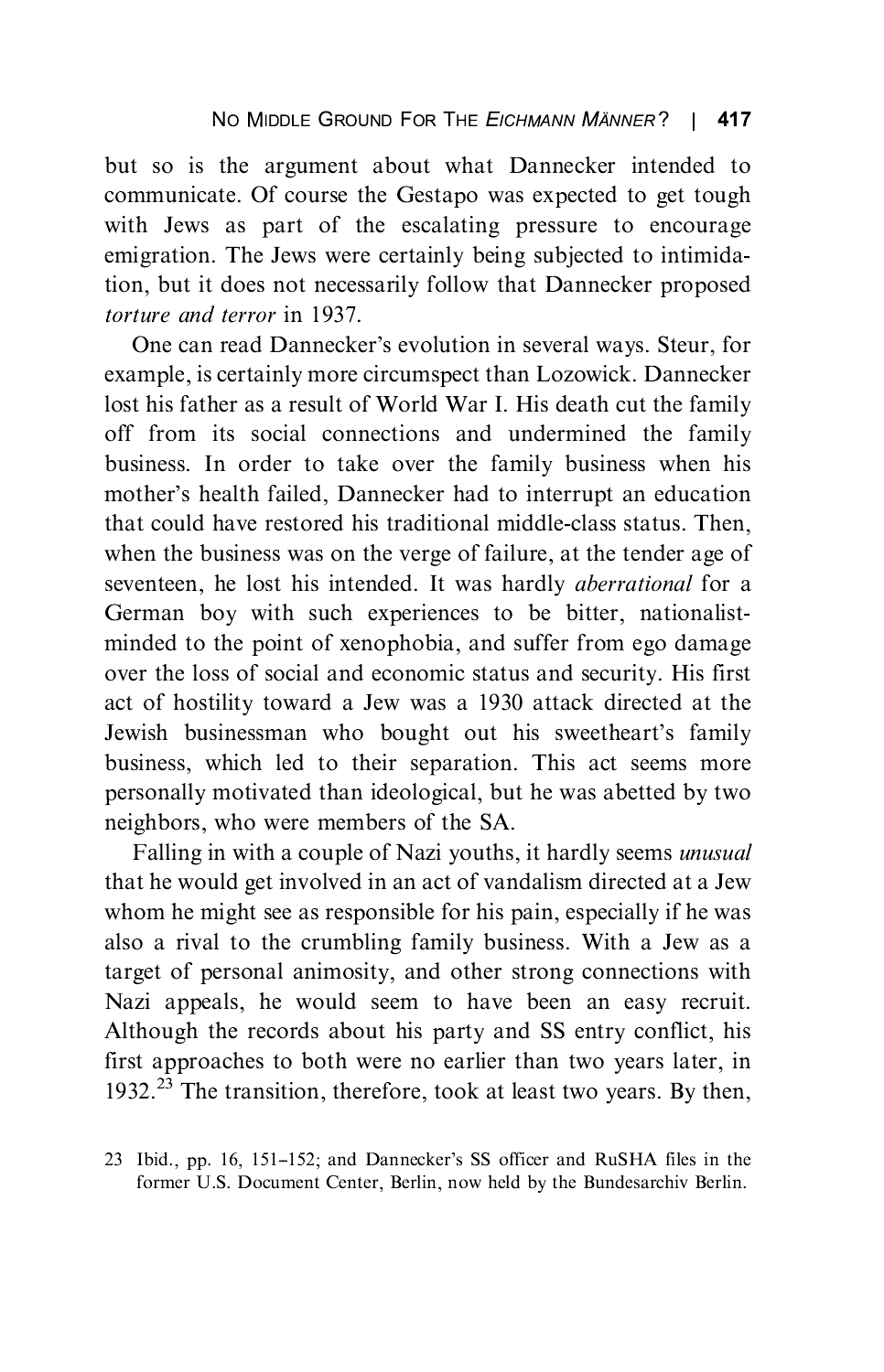it was hardly *unusual* to join the Nazi movement as it was coming<br>to power. Furthermore, Steur suggests that he was drawn to National Socialism, like most, by the frustrations of the economic crisis, and to the SS in order to insure himself a respectable career.

His complete initiation into the SS did not come for another. two vears: it was only in 1934, when he began serving first with an armed SS commando (Politische Bereitschaft) and then as part of armed Solomon (Political Bereitschaft) and the Bereitsche Protection<br>the SS camp guards (Wachverbinde). He became "dehumanized," in the sense of becoming inured to brutality. This was not a passive process. Steur describes his loss of inhibitions about violence as gradual and suggests he fell into this role because being a SS superman who could lord over "subhumans" salved his<br>damaged ago. Nevertheless, it hardly seems that he found all this damaged ego. Nevertheless, it hardly seems that he found all this work fulfilling, for he immediately developed a drinking problem. This in turn led to dereliction of duty (a subconscious rejection of role?) and expulsion from the camp guards. Thereafter, a position in the SD was his last hope to regain his honor and some position in the SD was his last hope to regain his honor and some position of respect.<br>In 1936, he was *assigned* the duty of Jewish expert at his SD

regional office. At that time, regional- and district-level assignments to any given desk (*Referent*) were usually determined by what personnel was available, rather than qualifications or when  $P^2$  More significantly this transmired at just the inclinations.<sup>24</sup> More significantly, this transpired at just the<br>moment when the SD set out to become the preeminent "think tank" for solving the "Jewish problem." His new status hinged<br>entirely on either fully internalizing "sejentifie" anticemitiem and entirely on either fully internalizing "scientific" antisemitism and playing the role of SD Jewish expert to the hilt.

Having a character insufficiently strong to handle the problems that life threw at him was not an *unusual* failing. Whether he truly internalized scientific antisemitism or merely "wore" it, he would<br>have believed in the rightness of what "he hed to do." Vet he have believed in the rightness of what "he had to do." Yet he would have suffered from what SS men liked to describe as the where the suffered from what SS men like to describe as the distribution.

<sup>24</sup> Browder, *Hitler's Enforcers*, pp. 180-181, 189-192.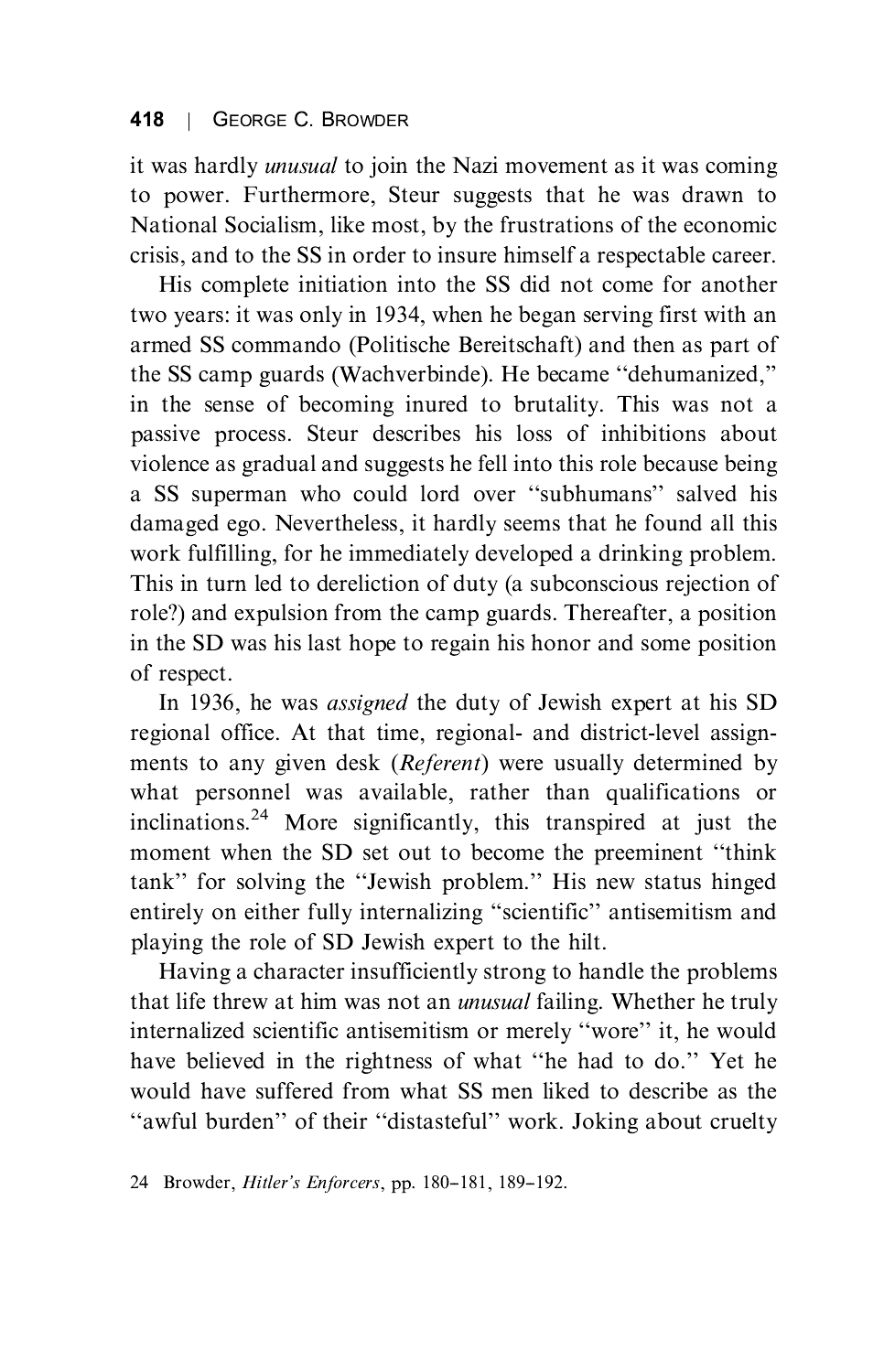in 1935, or anytime subsequent, would be *normal* acting-out for the benefit of peers or for self-assurance, but, taken together with alcoholic escape, this indicates someone hardly comfortable with the rightness of what he was doing.

the rightness of what he was doing.<br>
"Hate" is a different problem in explaining such behavior. It is not an abnormal phenomenon. It is an inherent capacity of the normal human psyche. We do not have to be taught to hate! Rather we learn what are suitable targets for that emotion. Authority sanctions and encourages the hating of certain targets. Such authority can be one's peer environment, political or one tightly identifies, or even something as abstract as "science."<br>In the twentight contury, "regiol science," leid "retional" founds In the twentieth century, "racial science" laid "rational" founda-<br>tions, defining serious threats to everything one held as good and  $\frac{1}{\sqrt{25}}$ right.<sup>25</sup>

Hate is also an emotion that one easily "forgets." It is not that the targets of hate easily forget, but rather the bearers. If it ceases the targets of hate easily sugger, but rather the bearers. If it ceases maintain. When the perceived threat dissipates, the hater forgets its intensity. In the postwar context of shock at what the Nazis did, those who had not internalized a truly antisemitic hate, but merely embraced its righteousness as part of their mission, could forget that they ever really hated. Those who did internalize true for the that they even they even they even they are a set of the second internal internal internal internal internal internal internal internal internal internal internal internal internal internal internal internal intern  $\frac{1}{\sqrt{2}}$  and  $\frac{1}{\sqrt{2}}$  and  $\frac{1}{\sqrt{2}}$  and  $\frac{1}{\sqrt{2}}$  and  $\frac{1}{\sqrt{2}}$  and  $\frac{1}{\sqrt{2}}$  and  $\frac{1}{\sqrt{2}}$ 

Lozowick is undoubtedly correct in arguing that there were many points at which Dannecker had to *decide* to continue bevond the antisemitism that he shared with French counterparts who lacked his zeal. "The decision to become murderers was not a one-time matter.... It was a long steep climb, lined with red lights and black flags" (p. 279). But many such points occurred before

<sup>25</sup> Ulrich Herbert, Best. Biographische Studien über Redikalismus,<br>Wletanschauung und Vernunft, 1903–1989 (Bonn: Dietz, 1996), on the  $W_1$  is the unit  $W_2$  of this thinking among the leaders and shapers of the  $\overline{SD}$  and influence of this thinking among the leaders and shapers of the SD and<br>Gestion Gestapo.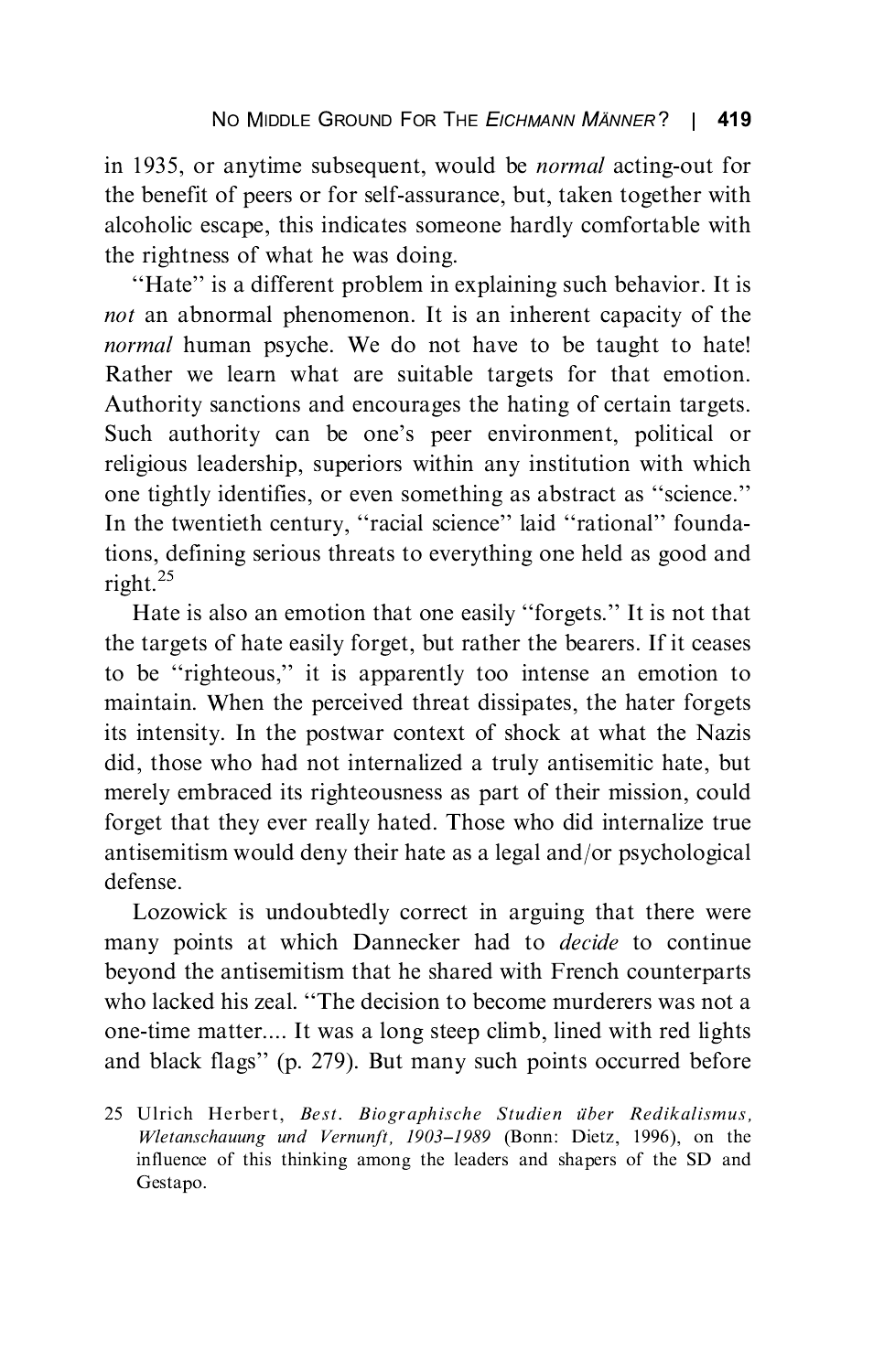## 420 420 | GEORGE C. BROWDER

his arrival in France and continued as unique to his office; that and not significant national differences in their antisemitism is what separated him from the Frenchmen. By the time he arrived there, "He was a man who was perpetually under pressure, perpetually in a rage'' (p. 233). Soon he could propose separating objections from their methods to feelilitate dependence. From this children from their mothers to facilitate deportations. From this,<br>Lozowick concludes that such a bureaucrat belongs to an unusual group, that most of us could never do such a thing  $(p. 204)$ .

Monstrous behavior can be a normal human failure, but a failure it certainly is. We can understand it, but not excuse it. I share Lozowick's belief that instinctual moral impulses are<br>inherent in human beings. Decaite Equality argument for there inherent in human beings. Despite Foucault's argument for there<br>being only cultural conventions. I argue that cultures merely reinforce, direct or divert and defuse such impulses.

It is an oversimplification to say that these men did not know that what they were doing was wrong. It is more accurate to say that they tried to bury that awareness. To understand how social systems encourage such burials when one is involved in sanctioned violence is an awareness essential to all modern citizens in any visite is an awareness essential to all modern citizens in any  $t_{\rm F}$  of society. Pursuing such understanding is a moral responsibility.<br>Part of a more sophisticated thesis is the acceptance of

Part of a more sophisticated the acceptance of the acceptance of the acceptance of the acceptance of the acceptance of the section of the section of the section of the section of the section of the section of the section o had no approval outside the context of their system of beliefs; that under normative circumstances, their actions would be considered immoral. To prepare them for this problem, the SS, especially the SD, had imbued them with a sense of supra-normative moral responsibility. In his personal indoctrination of early SD experts, Reinhard Heydrich had admonished them that what they would never think of doing for personal advantage could be a positive virtue if done in the service of the "higher goals of society."<sup>26</sup> This

<sup>26 &</sup>quot;Bericht des SS-Scharf. Kaulard ...," February 15, 1935, Landes Hauptarchiv Koblenz, 662.6./45/3. Koblenz, 662.6./45/3.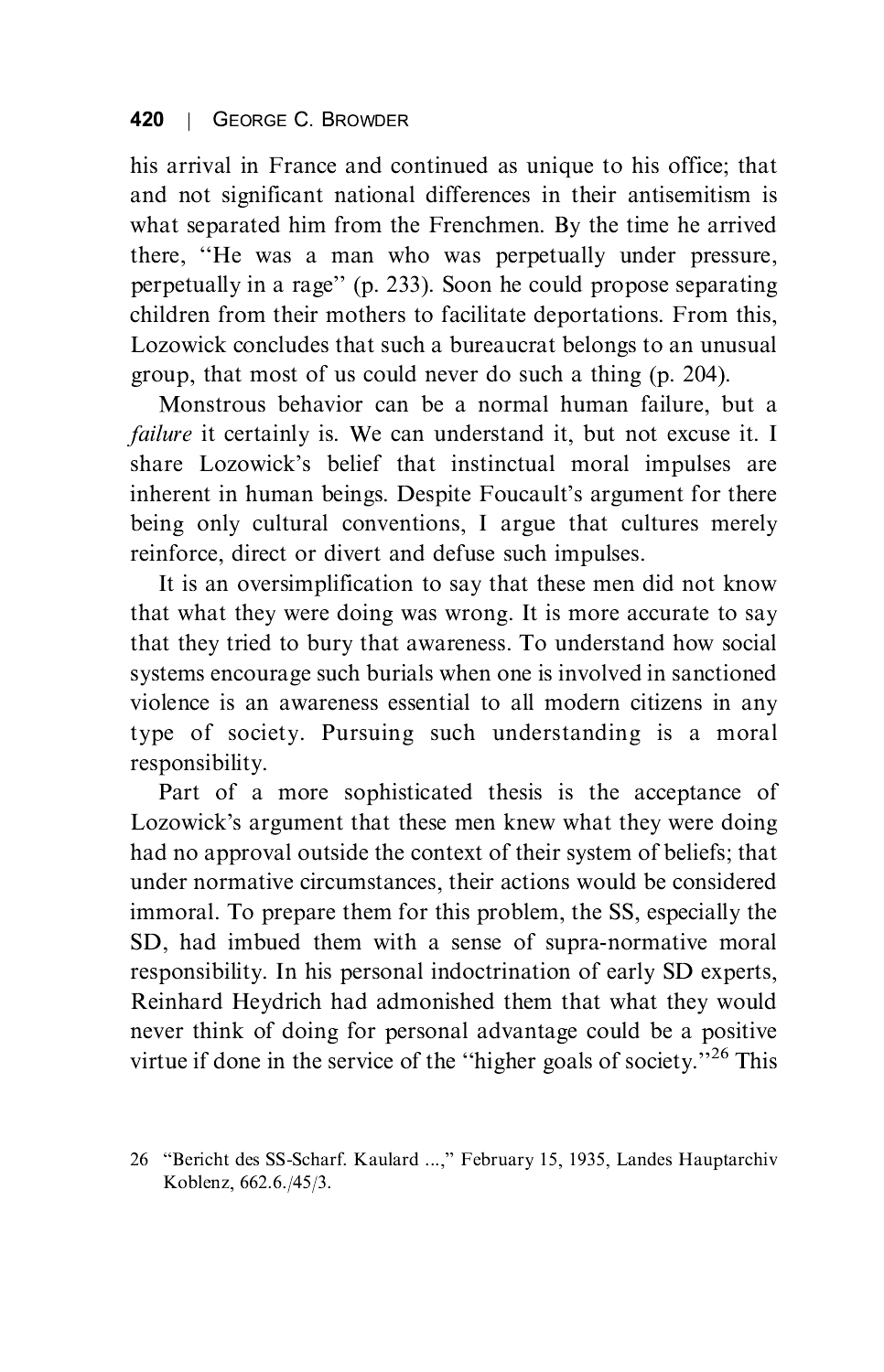was the SS ethics of morality. And it was this context that Arendt rightly thought *blinded* them to evil.

Nevertheless, Lozowick is right: that was not enough for total blindness. The records of many perpetrators indicate that they suffered psychosomatic consequences, the least of which was retreat into alcohol. For some, another consequence was giving themselves over wholly to demonic behavior, as if to prove that absolutely any extreme directed against their victims was "normative" or "righteous." Bashing a baby's head against a<br>wall demonstrated that such acts were as morally insignificant as wall demonstrated that such acts were as morally insignificant as stomping on a swarm of ants. Yet at some level these men knew what they were doing was so wrong that it was evil. Their continual suppression of conscience in favor of whatever else was motivating them was their ultimate moral failure.

One can only fathom the dichotomy between their "righteous" ideological convictions and their nagging sense of guilt if one can recall having to do something that harmed others or made one look bad. One's bridge to understanding these "unusual" perpetrators is<br>not only insight into one's own moral foilures, but also experiences not only insight into one's own moral failures, but also experiences in our "normal and usual" world that often demand choices between the lesser of evils, practicing what managers call "cost" assessment," or calculating "collateral damage." Of course, Lozowick rightly argues that they were unusual in how far they went in their evil acts. Yet it does not follow that they were abnormal or even unusual people for having done so.

If Arendt was really saying that we are helplessness before the entrapments of modern technology and bureaucracy, she was wrong. I am not sure that she defused the meaning of evil and released "us from the requirement of coping with non-academic and irrational concepts such as hatred and evil.'' Perhaps she<br>diminished "the humanity of the murderers while minimizing  $\frac{d}{dt}$  their crime'' (p. 278). Nevertheless, Lozowick is right that "rational explanations are shallow and unpersuasive" but only "rational explanations are shallow and unpersuasive," but only  $if$  "they remove from the SS officers their chief characteristic  $$ their evil''(p. 274).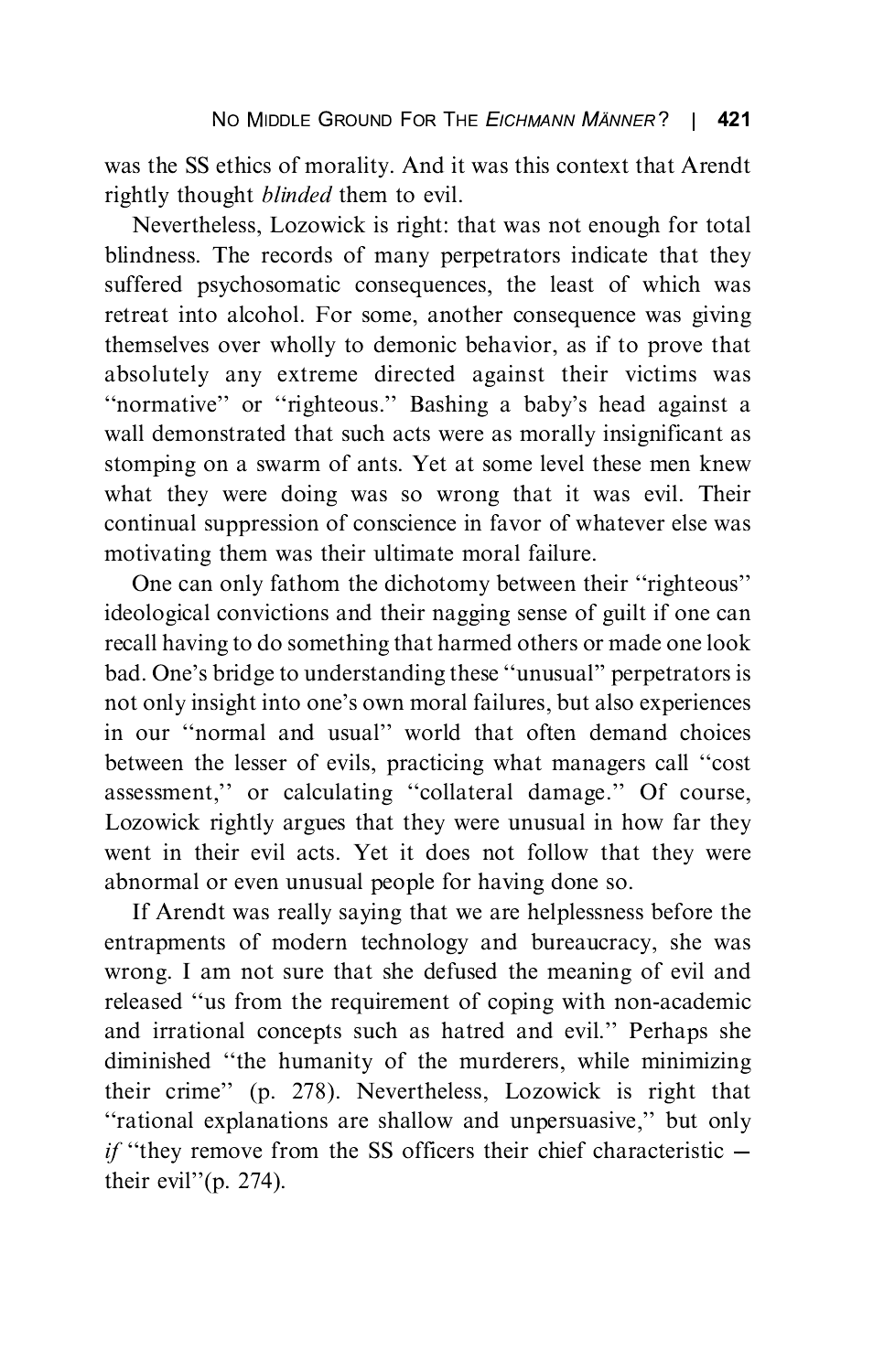# 422 | GEORGE C. BROWDER

Since the Holocaust is without precedence, it is impossible to test the theory that ordinary non-German bureaucrats could have done the same things under similar circumstances. As Lozowick put it, "Do we have enough data to state that each of us could potentially act in this way, were we to be placed in the appropriate circumstances?'' (p.204). I counter: do we have any data to prove the contrary?

## **ANOTHER IDEOLOGICAL DIVIDE**

Although one cannot "disprove" the validity of Lozowick's argument for the unusual nature of these perpetrators, one can point to some consequences of such theory. In a subsequent piece, he elaborates on his concern about Arendt's legacy:

> [M]any people today fully accept that all of us have the potential tions between right and wrong can rather easily be over-ridden by such banal things as peer pressure, careerism, narrow-minded concentration on the task at hand rather than its contribution to a larger policy, and so on. Furthermore, there is no ... "proportionlarger policy. The power of these banal motivations is total, and can<br>hermore, the power of these banal motivations is total, and can bring us to minor infractions or to mass murder with equal ease.  $27$

As for those "banal things," certainly they were not sufficient<br>for the *total* blinding of a functionary. Few would argue that. They were contributing factors, and, even then, had to operate. collectively to be significant.<sup>28</sup> Perhaps it would also be more accurate to say we all *have had* the potential to commit equal evil. accurate to say we all have had the potential to commit  $q$  all  $\ell$ 

Eichmann," presented at the Tagung, "Rolle und Politik des SD im NS-<br>Regime "October 11–13, 2001 at the Hamburger Institut für Sozialforschung Regime," October 11-13, 2001, at the Hamburger Institut für Sozialforschung.<br>28 For a critique of the strengths and weaknesses of monocausal versus complex,

interactive analyses, see Thomas Blass, "Psychological Perspectives on the Perpetrators of the Holocaust: The Role of Situational Pressures, Personal Dispositions, and their Interactions,'' *Holocaust and Genocide Studies*, 7 (1993),<br>1 pp. 30–50 1, pp. 30--50.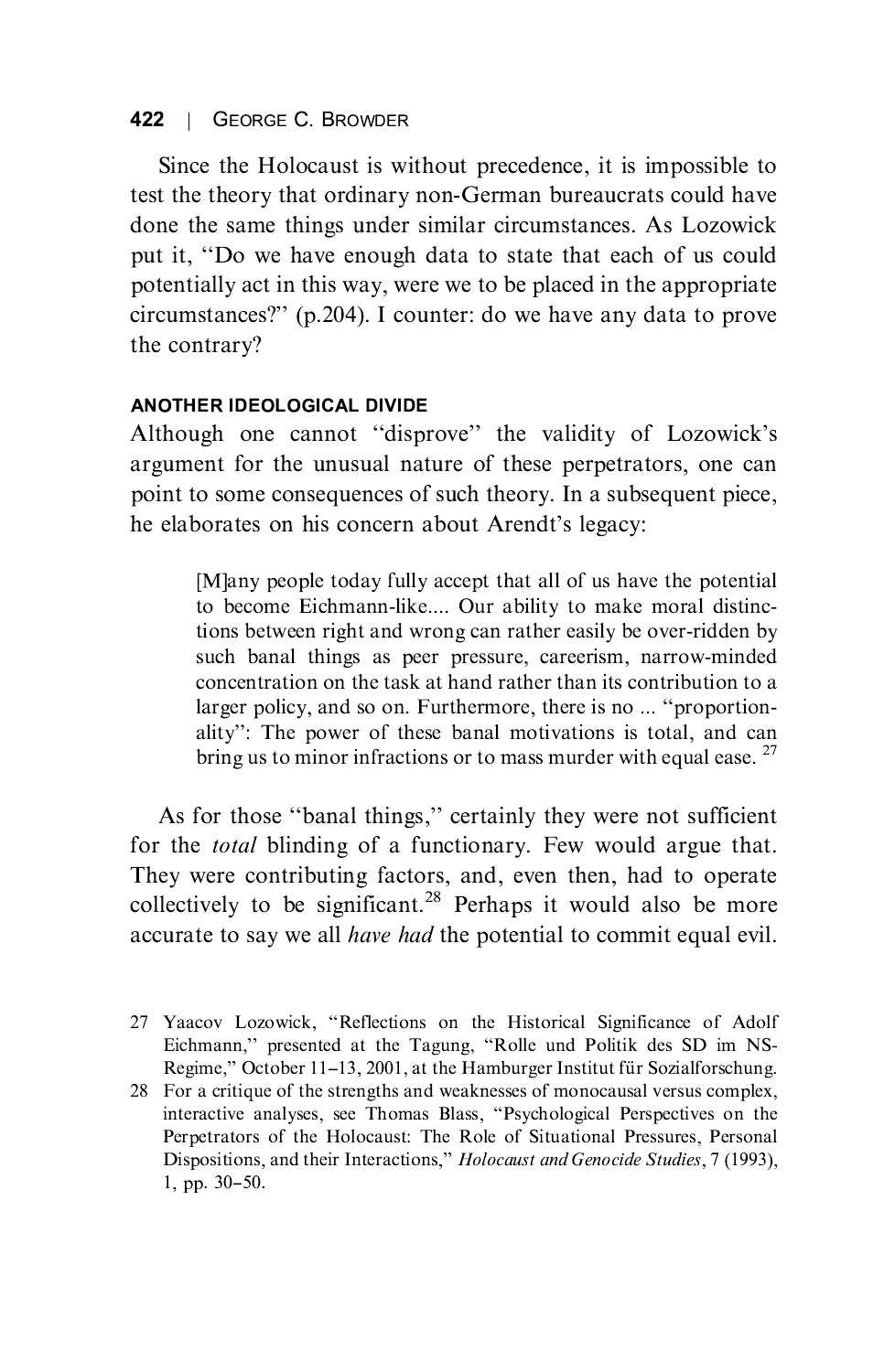One hopes maturity and experience have raised many of us above that potential. But adolescents and young adults will always be the cannon fodder for crusades  $-$  both righteous and evil. Even worse, not even maturity seems sufficient to prevent one from letting tasks-at-hand become blinders to moral responsibility. Far more dangerous is the moral dilemma of the "higher cause."<br>When the cause is high enough, the ands justify the moons. I ike the "revealed truths" of religion, the "laws of science," "economic religion" and "institute interest" seem to place infinite demands. reality," and "national interest" seem to place infinite demands upon us in direct proportion to our "commitments," maturely made or otherwise.

This critic prefers a middle way to either extreme for understanding evil behavior, because of its effects on our own behavior when confronted with the *higher cause* of fighting such evil. At each extreme the perpetrators are either monsters or automatons, respectively, bent on doing serious harm. One cannot share the world with such total threats. To quote Nietzsche, "Whoever battles with monsters had better see that it does not turn him into a monster."<sup>29</sup><br>What is worse, however, I exewisk concludes that democratic

What is worse, however, Lozowick concludes that democratic societies cannot commit the kind of serious evil committed by totalitarian or dictatorial societies. I hope so, but that seems to totalitarian or dictatorial societies. I hope so, the land seems to<br>mean that one need not worry so much about one's national solace in Rudolf Rummel's study of governments responsible for<br>the murder of millions in the twortigth contury <sup>30</sup> "Democratic the murder of millions in the twentieth century. [D]emocratic<br>regimes do not commit genecide." Allegedly, "Arendt and ber regimes do not commit genocide." Allegedly, "Arendt and her<br>followers blur this distinction. Having identified universalist traits followers blur this distinction. Having identified universalist traits<br>in the Nazis, they wish us to accept that in spirit we are all potential accomplices: there but for the grace of circumstance, go potential accomplises: there but for the grace of circumstance, go<br>well. (n,  $\ell$ ) we'' (p. 8).

<sup>29</sup> Friedrich Nietzsche, Beyond Good and Evil (Chicago: Henry Regnery, 1955), aphorism 146, p. 85.

<sup>30</sup> Rudolf J. Rummel, Death by Government (New Brunswick, N.J.: Transaction Publishers, 1994). Publishers, 1994).